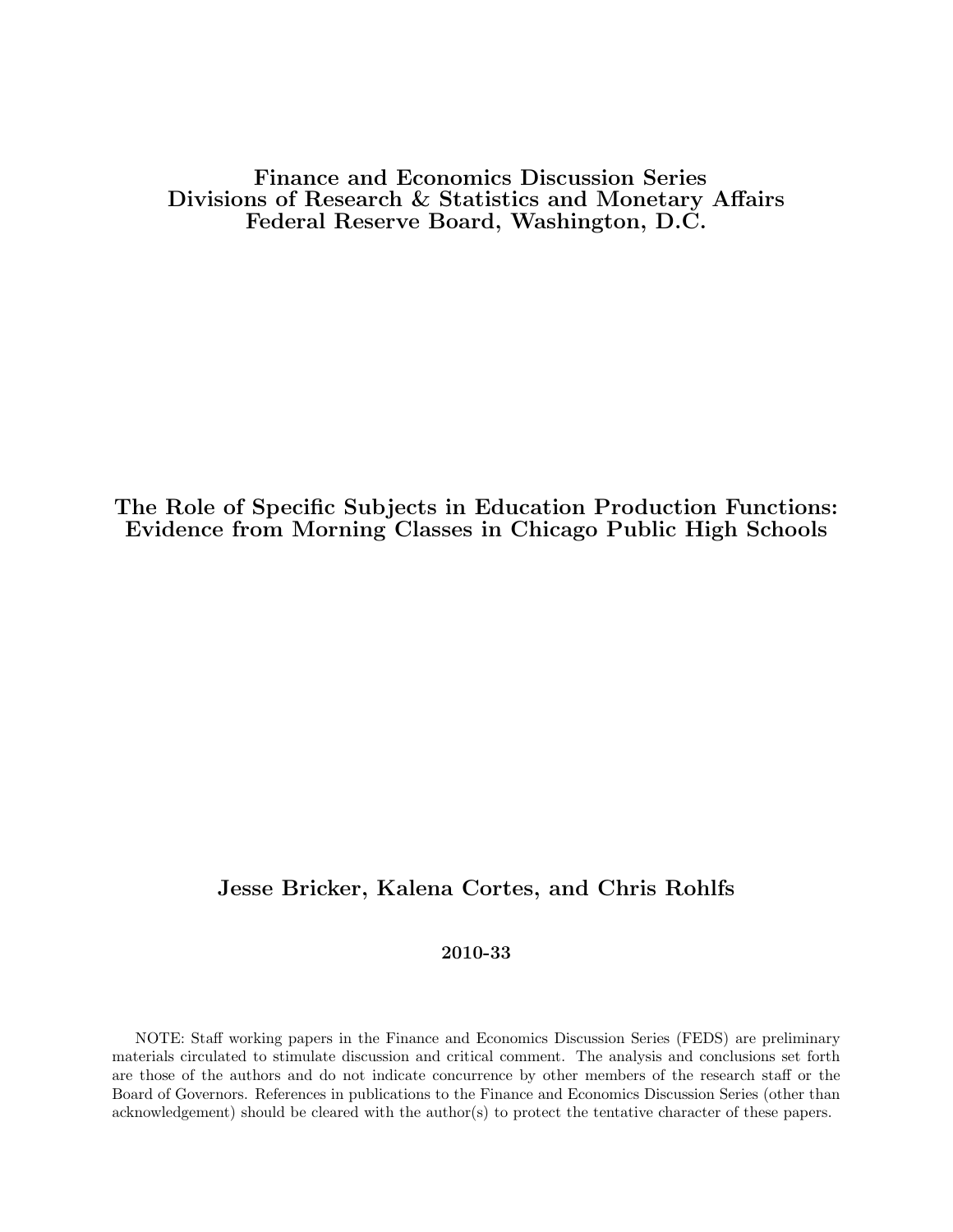# **The Role of Specific Subjects in Education Production Functions: Evidence from Morning Classes in Chicago Public High Schools**

Kalena E. Cortes<sup>\*</sup> Syracuse University kcortes@syr.edu

Jesse Bricker Federal Reserve Board jesse.bricker@frb.gov

Chris Rohlfs Syracuse University carohlfs@maxwell.syr.edu

This version: October 3, 2009

#### **Abstract**

Absences in Chicago Public High Schools are 3-7 days per year higher in first period than at other times of the day. This study exploits this empirical regularity and the essentially random variation between students in the ordering of classes over the day to measure how the returns to classroom learning vary by course subject, and how much attendance in one class spills over into learning in other subjects. We find that having a class in first period reduces grades in that course and has little effect on long-term grades or grades in related subjects. We also find moderately-sized negative effects of having a class in first period on test scores in that subject and in related subjects, particularly for math classes.

JEL Classifications: I20, I21, J13

 $\overline{a}$ 

<sup>\*</sup> We are indebted to Sue Sporte, Associate Director for Evaluation and Data Resources, the Consortium on Chicago School Research (CCSR), University of Chicago, and Peter Godard, Director of Data Management in the Office of Research, Evaluation and Accountability, Chicago Public Schools, for making the data available for this project. Special thanks for helpful comments from Dan Black, David E. Card, Michael Greenstone, Jeff D. Kubik, Steve Levitt, Casey Mulligan, Cecilia E. Rouse, Michael J. Wasylenko, and seminar participants at the Consortium on Chicago School Research, Syracuse University, and the University of Chicago, and to Elaine Allensworth, John Easton, and Matt Gladden for their assistance providing data for an earlier version of this study. We are thankful to the Maxwell School of Citizenship and Public Affairs at Syracuse University for providing an internal grant in support of this project. Institutional support from the Center of Policy Research at the Maxwell School of Citizenship and Public Affairs is also gratefully acknowledged. Research results, conclusions, and all errors are naturally our own.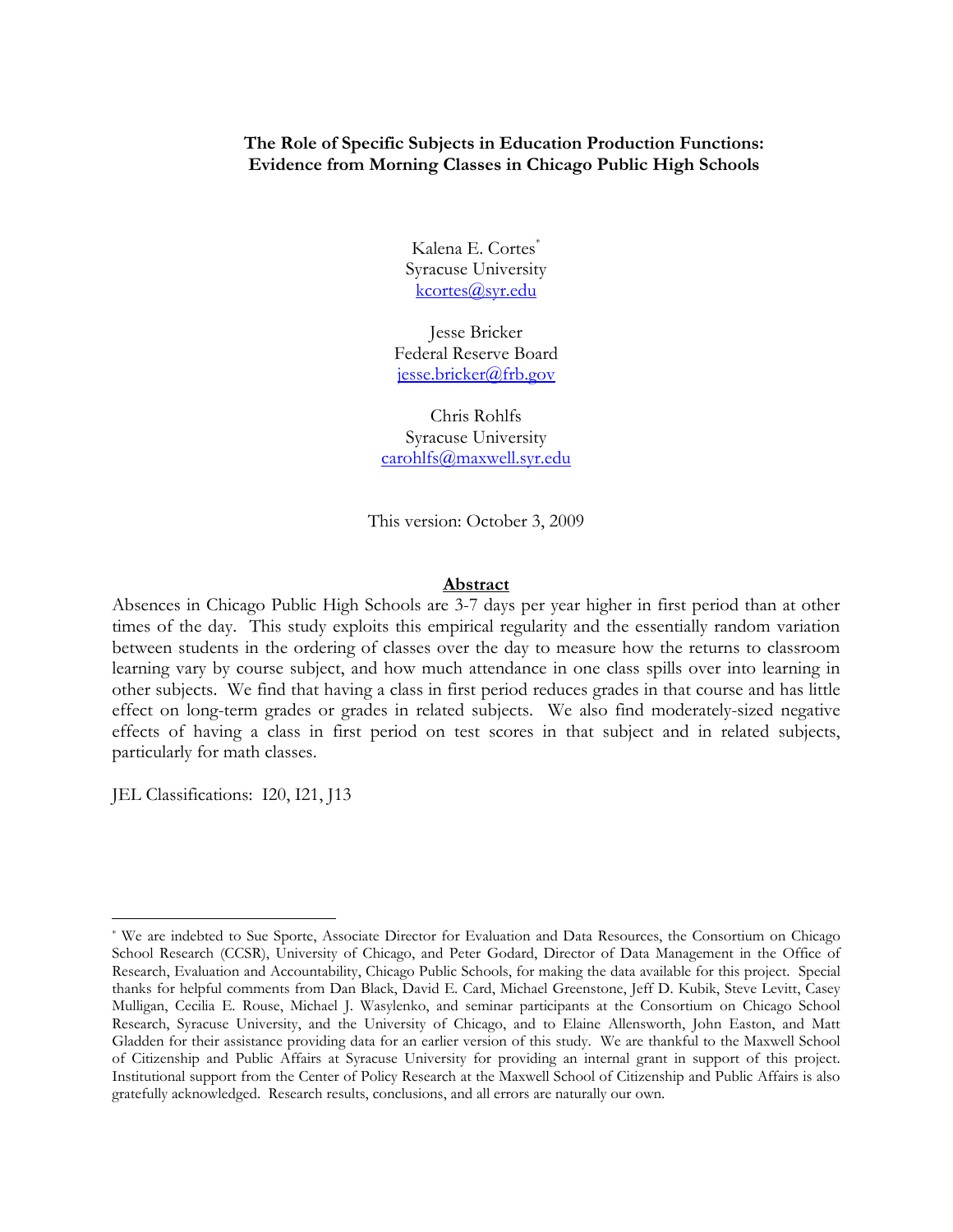## **I. Introduction**

Initiatives to improve student performance are often targeted in "core" subjects such as math and science, and these areas are typically less susceptible than other subjects are to budget cuts (Cravey, 2009; Jordan, 2008; National Math and Science Initiative, 2008; Van Harken, 2003). Nevertheless, recent evidence suggests that math and science teachers are underpaid relative to their opportunity costs (Chingos and West, 2009). While incentives are sometimes provided for teachers in "critical shortage areas" such as math and science, public school teacher salaries are often set independent of the subject taught (Chicago Public Schools, 2009; Los Angeles Unified School District, 2009; New York Department of Education, 2009a, 2009b). Allocations of school resources across course subjects are controversial, and considerable disagreement exists regarding the relative importance of instruction in technical versus creative skills (Eisner, 2004; Greenspan, 2000; Holt, 1997; Ingersoll and Perda, 2009; Murnane *et al.*, 1991; National Academy of Sciences, 2006; Rochester, 2002; The Winston Group, 2006).

In this paper, we examine one important aspect of this problem – the degree to which student achievement is tied to skills learned in particular classes. More specifically, we measure the marginal effects of classroom attendance in specific subjects on grades and test scores in those subjects. Additionally, we measure the degree to which attendance in one subject has spillover effects onto performance in other subjects.

 While many studies find that exogenously increasing schooling raises test scores (Cooper *et al.*, 1996; Hansen, under revision; Hansen, Heckman, and Mullen, 2004; Krashinsky, 2009) and later wages (see Card, 1999 for a review), surprisingly little is known about the role of different course subjects in generating those returns. Some recent studies at the college level find that later earnings were higher for displaced workers who enrolled in technical classes in community college than for those who enrolled in other subjects (Jacobson, LaLonde, and Sullivan, 2005) and that skipping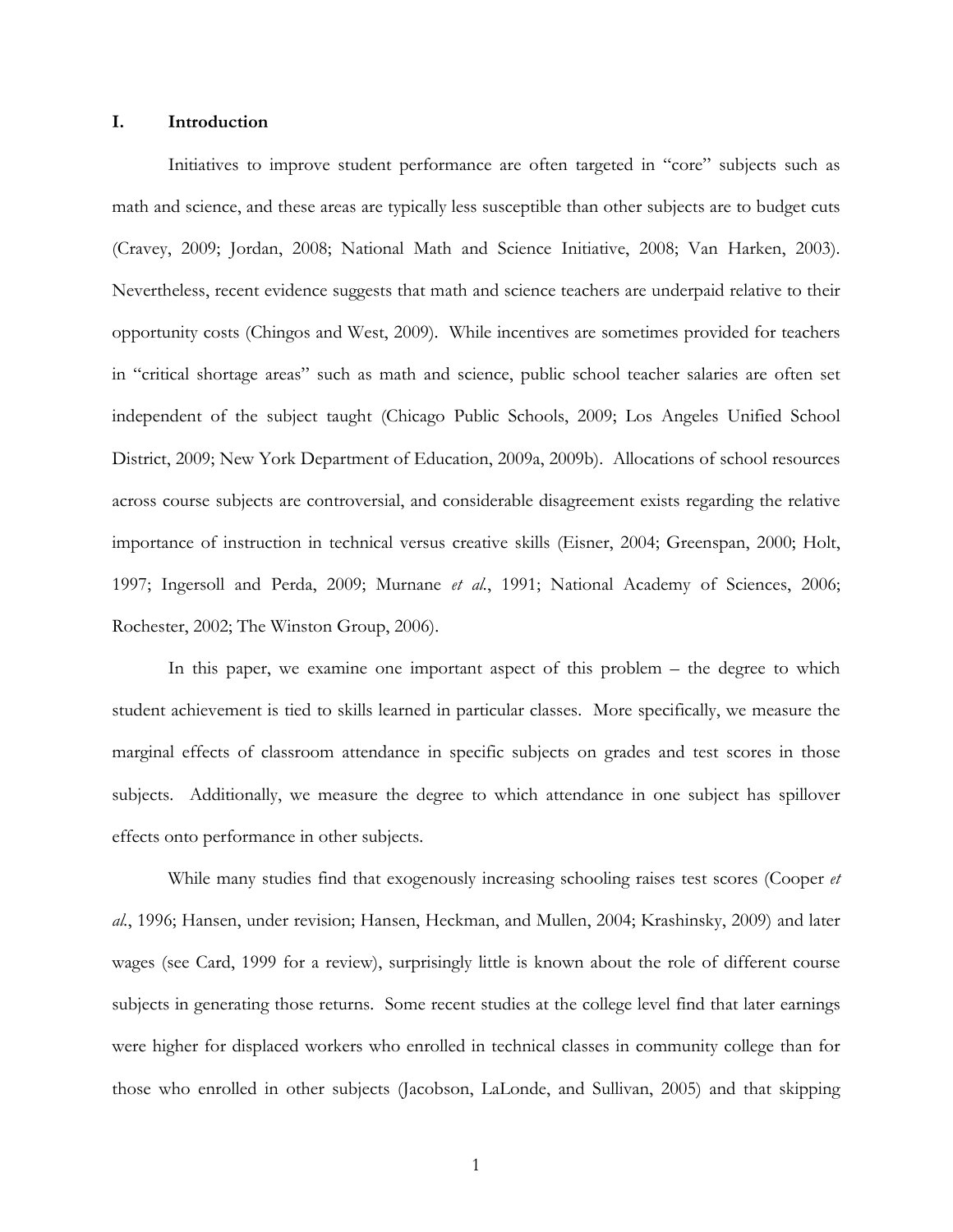college classes reduces performance in those classes (Dills and Hernández-Julián, 2008; Dobkin, Gil, and Marion, under revision). However, much of the policy debate focuses on the relative importance of different subjects in elementary and secondary education, for which there is little empirical evidence. One recent and notable exception by Dee and Cohodes (2008) examines how having a teacher who is trained or certified in a subject affects eighth graders' performance in that subject. Using data with two subject-specific tests per student and controlling for student fixed effects, the authors find that having a math teacher who is state-certified in math increases math test scores by 0.12 standard deviations and that having a social studies teacher who is state-certified in social studies increases social studies test scores by 0.08 standard deviations. The authors find considerably smaller effects for science and English.

The current study contributes to the literature on subject-specific inputs and performance by examining the effects of exogenous differences in course scheduling in Chicago Public High Schools. After students select the courses that they will take in a semester, the ordering of classes over the day is a computerized and essentially random process that is determined based on scheduling constraints. One common form of absenteeism that is observed in high school is late arrival. For the typical Chicago Public High School student, attendance is roughly six days per year lower in first period classes than in other periods of the day. Hence, a student who has mathematics as a first period class is likely to receive about six fewer days of math instruction per year than an otherwise identical student who has physical education as a first period class. To the extent that missing math classes reduces students' test scores in math, we should expect students who take math in first period to perform worse than average on standardized tests in math, and we would expect similar negative effects of having English or social studies first period on reading test scores.

Unfortunately, our identification strategy does not enable us to disentangle the indirect effects of morning classes on test scores (through the channel of absenteeism) from the direct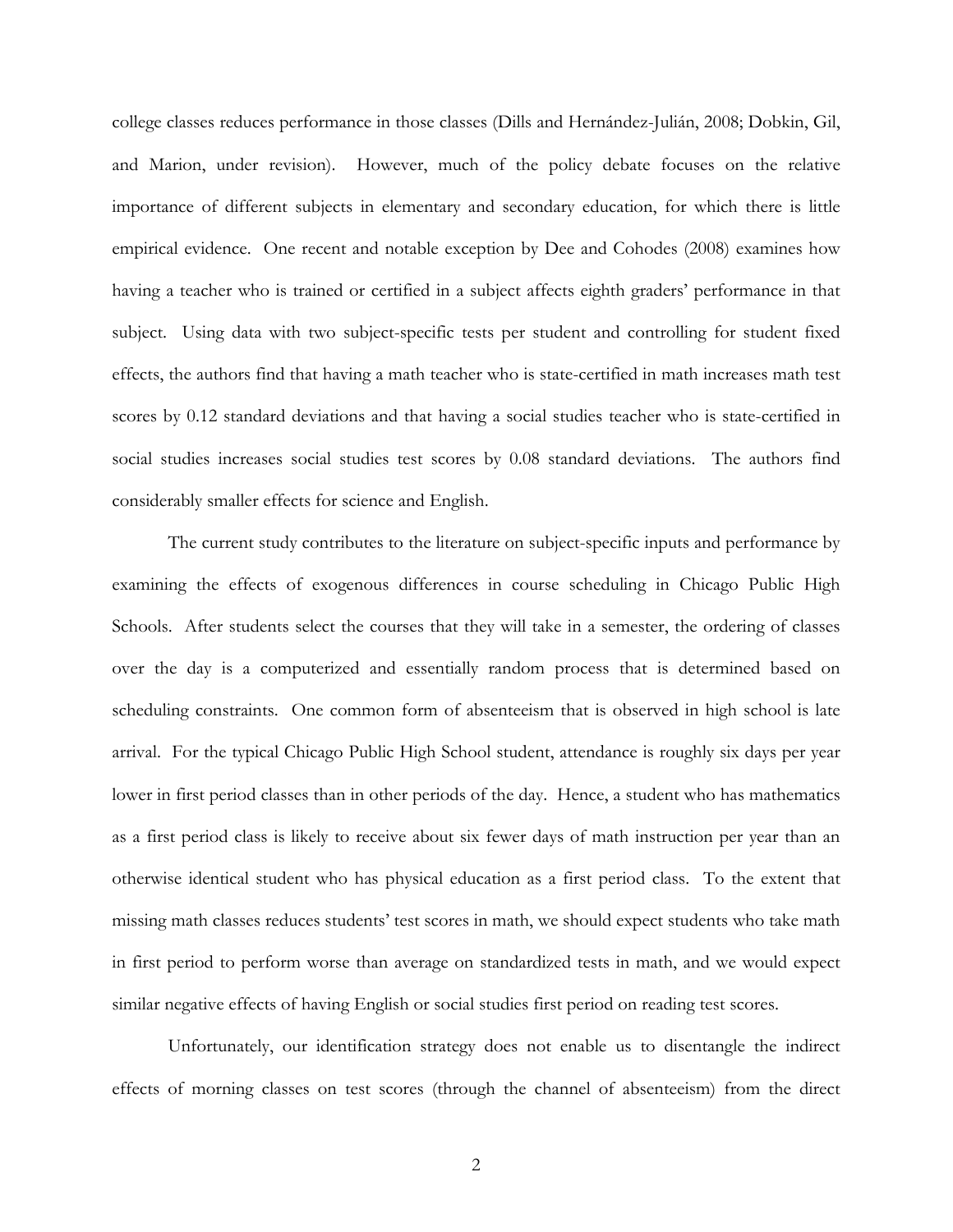effects (through the channel of morning grogginess). Nevertheless, we are able to measure the degree to which having a key subject in first period negatively affects performance in that subject, and we are able to estimate the importance of spillover effects onto related subjects as they compare to the own-subject effects. Additionally, if we suppose that the grogginess effect is known to be negative, then we can identify a lower (negative) bound on the effects of absenteeism.

Our data are taken from Chicago Public Schools administrative files and include the ordering of classes over the day, teacher-recorded absences, course titles, grades, scores from standardized tests in math, science, reading, and English, and demographic characteristics for the universe of Chicago Public High School students from 1993-94 to 2005-06.

We find that the effect of having a class in first period increases absences in that subject by three to seven days over the year, and it decreases class performance in that subject by 0.09 to 0.17 grade points on a 4-point grading scale. These results are consistently significant and are stable across specifications and course subjects. The negative effect of first period on course grades may occur because absences and grogginess cause students to learn less than they otherwise would; however, much of the relationship is probably attributable to teachers implicitly or explicitly factoring absences into their grade calculations. Moreover, we find no evidence of cross-subject effects of having a class in first period on class performance in similar subjects or on performance in that same subject in the following year. Hence, any skills that students failed to acquire due to absenteeism and grogginess were specific to that particular class and do not appear to have had negative spillover effects on related classes.

While imprecisely estimated and generally insignificant, we find some moderately-sized negative effects of having a class in first period on the growth in test scores in that subject over the year. We observe negative effects of first period on test score growth for math classes, and we find negative spillover effects of having math in first period on test score growth in science and reading.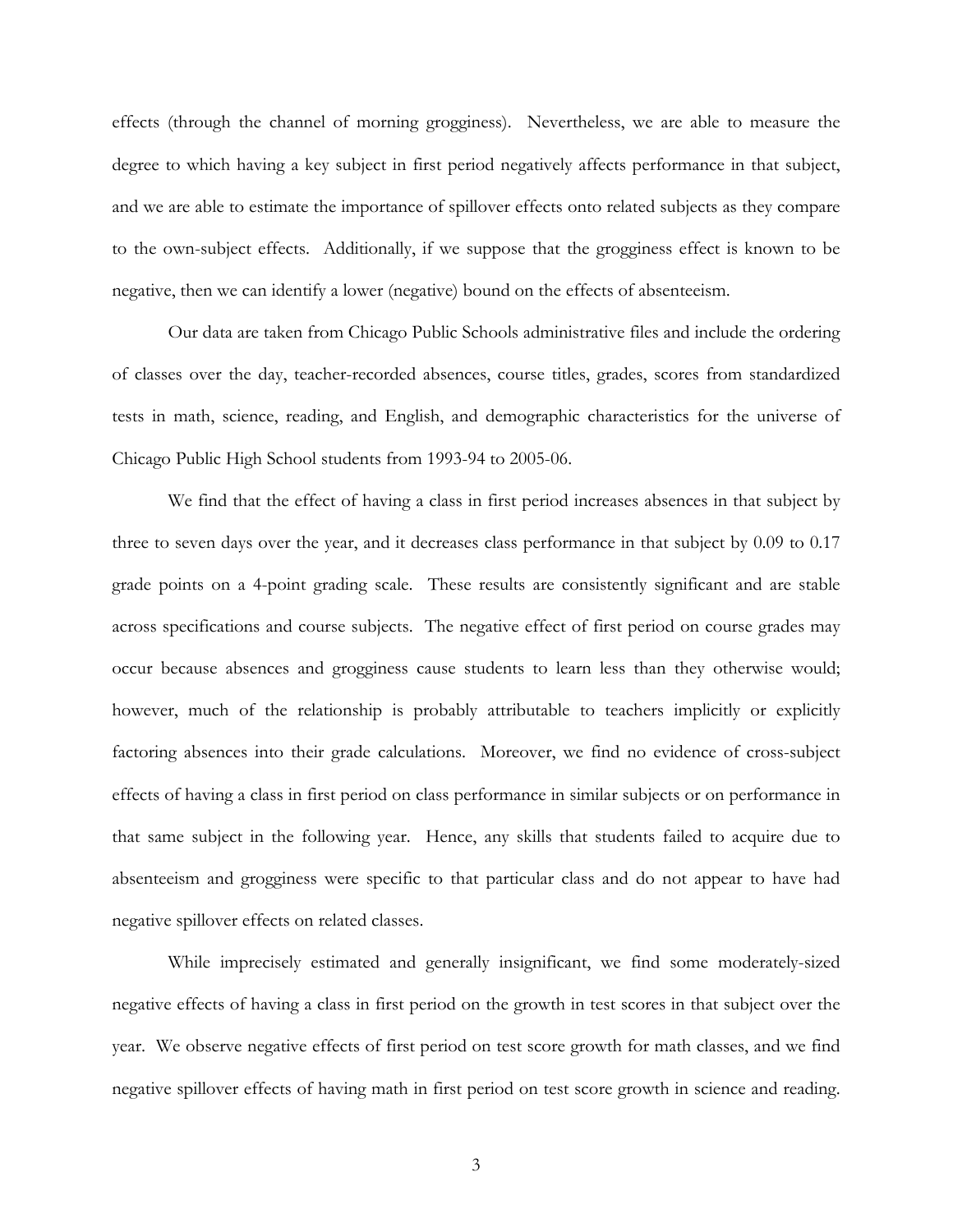We observe negative effects of first period foreign language on reading and English (but not on math or science) test score growth. We also observe net negative effects of first period science, English, and social studies on test score growth; however, these effects do not appear to follow a clear subject-specific pattern. We also observe some negative own-subject and cross-subject effects of first period science, foreign language, and to a lesser extent social studies classes. We obtain mixed results for English classes.

Our estimated effects on test scores are comparable to previous quasi-experimental estimates. Hansen (under revision) finds that, among third, fifth, and eighth graders in Colorado, Maryland, and Minnesota, a missed day of school reduces test scores by roughly 0.01 standard deviations, and Jacob and Lefgren (2004) find that attending a remedial summer school has roughly zero effect on Chicago sixth graders' math and reading scores. If we suppose that all of the negative effects that we find of first period math on math test score growth are attributable to missed days of instruction, our estimated effects range from -0.002 to -0.007 standard deviations per day missed, respectively.

# **II. Empirical Framework**

We can model the effects of absenteeism on course grades and test scores in different subjects according to the following structural equation:

(1) 
$$
Y_{ist} = \sum_{s'} \alpha_s^{s'} * Absences_{is't} + \beta_s' \mathbf{x}_{ist} + \varepsilon_{ist},
$$

where  $Y_{ist}$  represents a measure of student  $i$ 's performance in subject  $s$  in academic year  $t$ , defined as a function of absences (days missed) in multiple subjects  $s'$ , a vector  $x_{ist}$  of observable studentand subject-specific characteristics, and random error  $\varepsilon_{ist}$ .

The parameters of interest are  $\alpha_s^s$ , the direct effect of absences in subject  $s$  on performance in that subject, and  $\alpha_s^{s'}$ , the spillover effects of absences in subject s' on performance in subject s.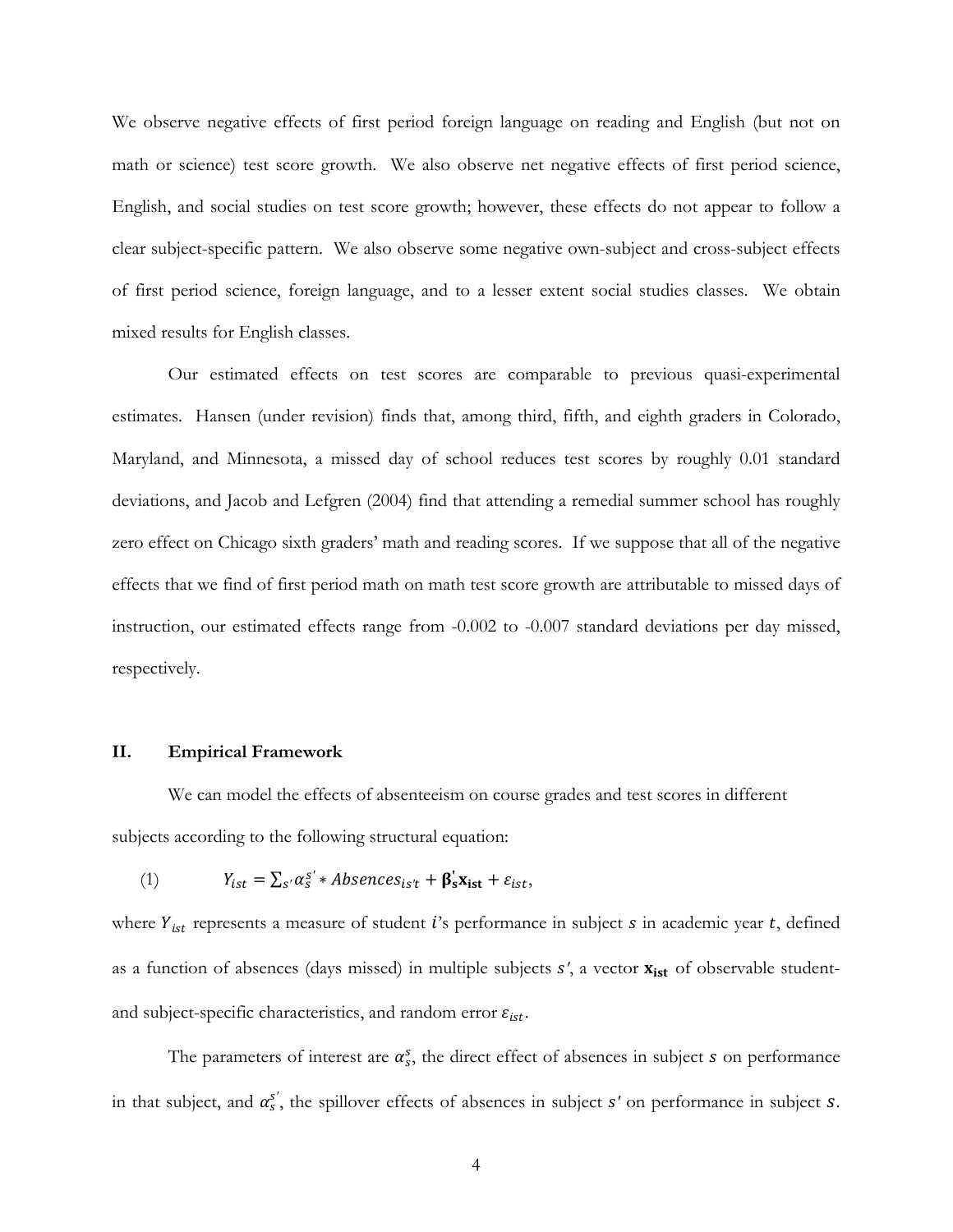Because absences are not randomly assigned across subjects, estimating Equation (1) using ordinary least squares (OLS) will produce biased estimates of these parameters.

To address this problem, we can model *Absences*<sub>is't</sub> as an endogenous variable that is determined by the following first-stage equation:

(2) 
$$
Absences_{is't} = \gamma_{s'} * First_{is't} + \delta'_{s'}x_{is't} + v_{is't},
$$

where First<sub>is't</sub> is an indicator for whether subject s' is student *i*'s first period class in year *t*. Because students often arrive to school late,  $\gamma_{s'}$  is expected to be positive. As a maintained assumption, we require that  $First_{is't}$  is uncorrelated with the unobserved student-, classroom-, or school-level determinants of subject-specific performance described by  $\varepsilon_{ist}$ . Given this restriction, we could estimate  $\alpha_s^s$  and  $\alpha_s^{s'}$  using two-stage least squares, where Equation (2) is the first-stage equation for absences in each subject s'. The corresponding reduced-form equation can be expressed as:

(3) 
$$
Y_{ist} = \sum_{s'} \pi_{1s}^{s'} * First_{is't} + \Pi_{2s}'\mathbf{x}_{ist} + u_{ist}.
$$

One major concern in identifying  $\alpha_s^s$  and  $\alpha_s^{s'}$  is the exclusion restriction that *First*<sub>is't</sub> only affects student achievement through the channel of absenteeism. This assumption will be violated if first period is associated with unusually high rates of tardiness or morning grogginess – variables that are likely to have their own negative effects on performance – so that instrumental variables estimates of  $\alpha_s^s$  and  $\alpha_s^{s'}$  would overstate the magnitude of the true effects of absenteeism. Due to this limitation, we do not present two-stage least squares estimates in this study, and we focus solely on the reduced-form effects of first period classes. Even if first period does have these auxiliary effects, comparing the reduced-form coefficients  $\pi_{1s}^s$  and  $\pi_{1s}^{s'}$  across different subjects can still provide useful evidence on the relative importance of instruction in different subjects. The reducedform parameters can in this case be interpreted as the combined effects of first period through these multiple channels.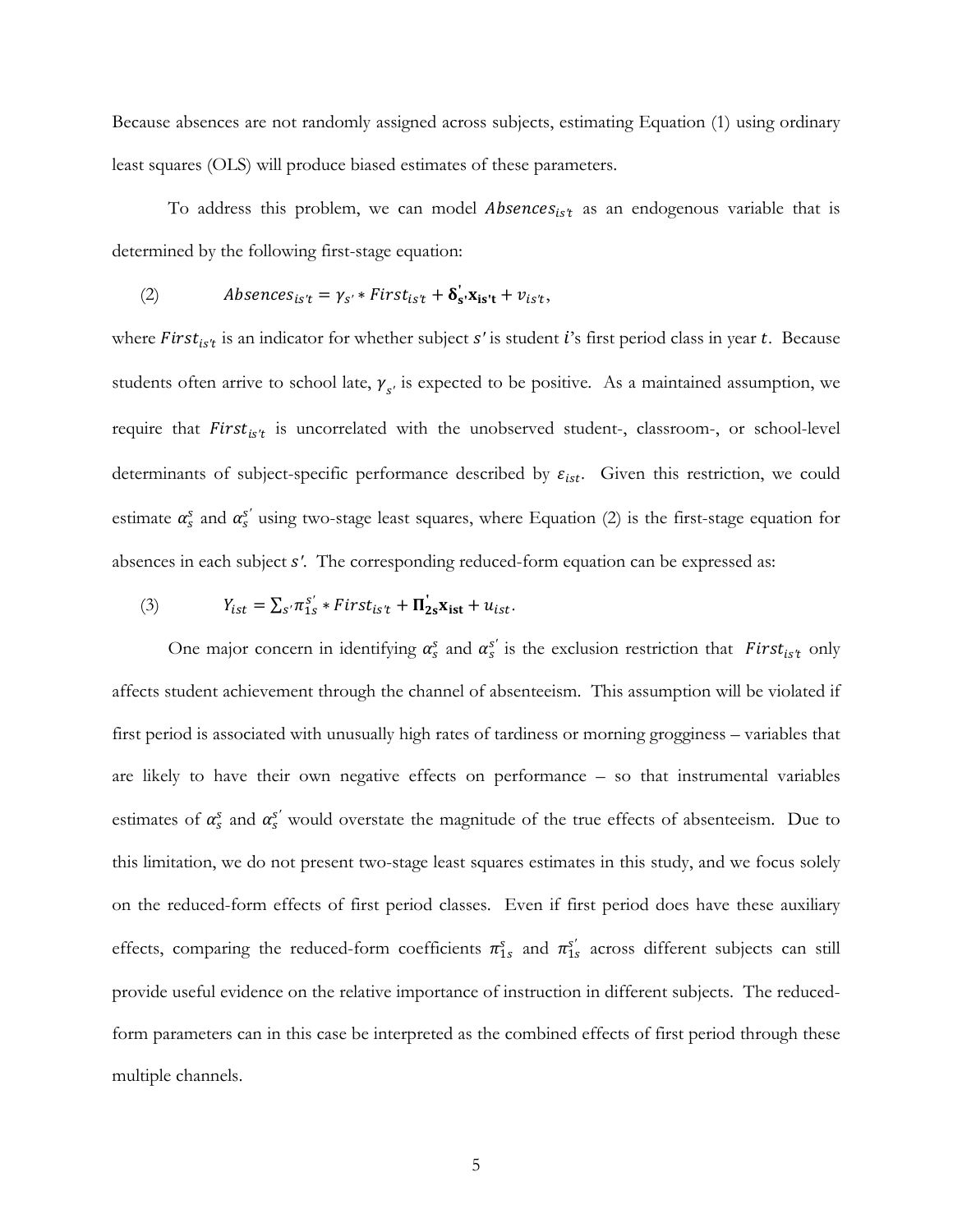# **III. Data and Sample Characteristics**

# **A. Data Sources**

1

The data for this study cover the universe of students in Chicago Public Schools from 1993- 94 to 2005-06. These data have been used to study a variety of topics including high stakes testing (Jacob, 2005; Jacob and Levitt, 2003), school choice (Cullen, Jacob, and Levitt, 2005, 2006), teacher hiring (Aaronson, Barrow, and Sander, 2007), student crime (Jacob and Lefgren, 2003), and remedial summer school (Jacob and Lefgren, 2004, 2009). Our analysis will focus on students in grades 9-12, for which high school transcript data are available. These transcript data include course title and number, absences, period of the day, and a teacher identifier for each class taken. The data also include multiple standardized test scores and a detailed set of descriptive variables about the individual students and the Census blocks in which they live.<sup>1</sup>

 To construct our evaluation sample, we begin with a dataset that includes about six or seven observations per student per semester, one for each course taken. We then take classroom-level averages of the variables of interest. Each classroom is uniquely identified in the data by period of the day, semester, and unique school and teacher identifiers. We classify some courses as advanced, low-level, or bilingual based on their titles.<sup>2</sup> Averages for each student characteristic are computed from the students with non-missing values for those variables. Students' letter grades are converted into a four-point numerical scale  $(4.0 = A)$ . To measure cross-subject effects, variables such as

<sup>1</sup> Since the circulation of an early version of this paper and a detailed proposal sent to the Office of Research and Accountability in 2007 to request additional data, a brief working paper has been released by that office that examines the relationships between period of the day, absences, and passing rates in the 2005-06 school year (Schmidt, 2008).

<sup>&</sup>lt;sup>2</sup> A course is classified as advanced if the title includes any of the words "Advanced," "Honors," "College," "Accelerated," "Advanced Placement," "International Baccalaureate," or abbreviations thereof. The course "Algebra II" is sometimes listed as "Advanced Algebra" and is not counted as advanced. A course is classified as low-level if the title includes any of "Learning Disabled," "Remedial," "Introductory," "With Support," "Emotional Behavioral Disability," or abbreviations thereof. A course is classified as bilingual if its title includes "Bilingual," "English as a Second Language," "Second Language," the name of a non-English language (for courses not in the foreign language subject category), or abbreviations thereof.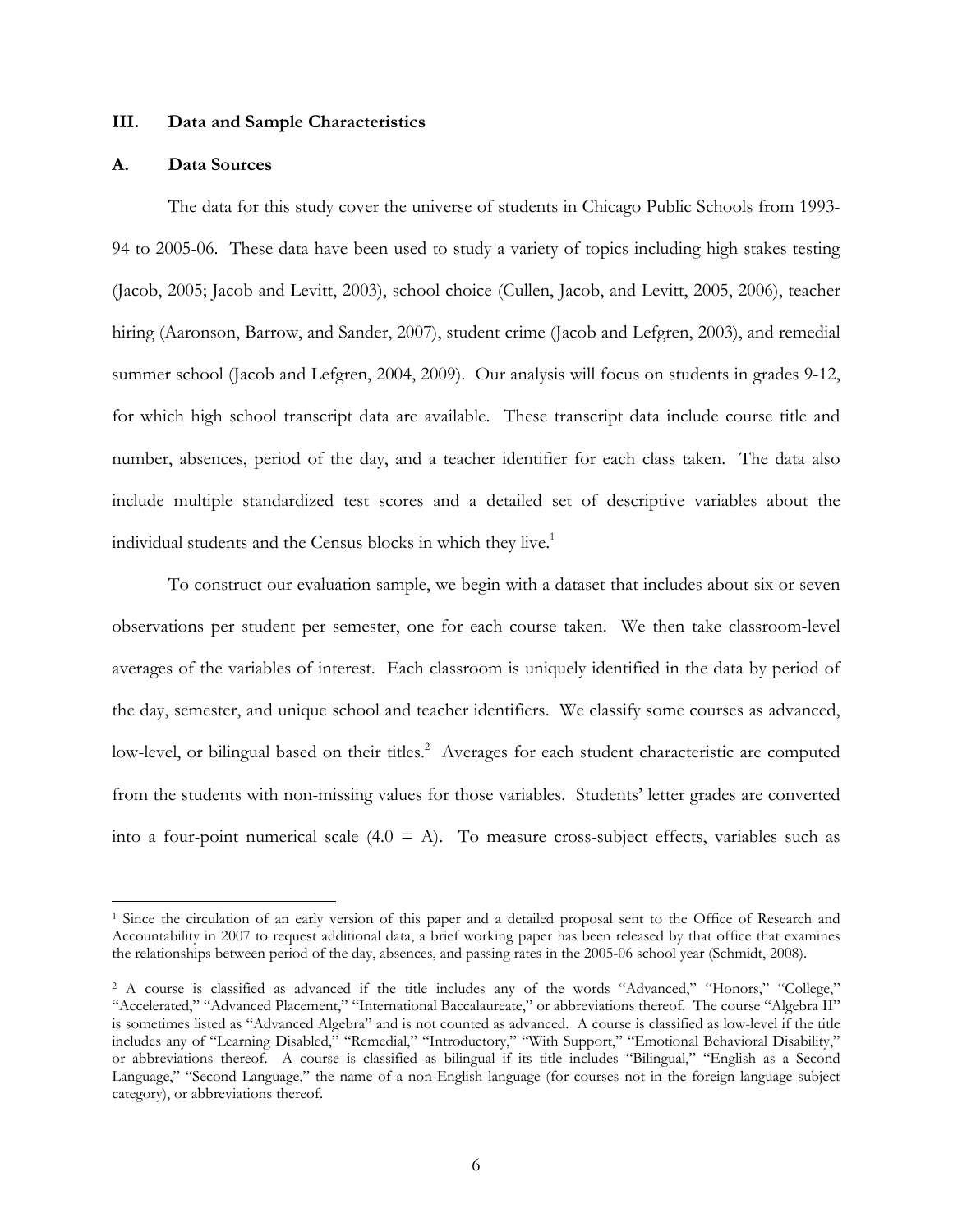"average absences in math" and "average grade in social studies" are computed for every classroom, regardless of subject. Each student who took at least one math class that semester is counted once in the classroom-level average with absences or grade level equal to that student's personal average across the different math classes taken that semester. $3$  Year-long absences in each subject are computed as the sum of the fall and spring average absences for that classroom, and year-long grades in each subject are computed as the average of the fall and spring average grades for that classroom. The numbers of classes taken that year in each subject are included as control variables in all of the regressions. Charter, magnet, and vocational schools are dropped from the sample as are classes meeting in period eight or later. The remaining sample includes 82 high schools.<sup>4</sup> The standard errors in all of the regressions are clustered at the level of the school and year combination.

 The standardized tests that were administered and the grades of students who took them vary from year to year in our sample. Consequently, the sample of classrooms for which test score data are available is smaller than the sample for which absences and course grades are observed. For the majority of students,  $8<sup>th</sup>$  grade math and reading scores are available from the Iowa Test of Basic Skills (ITBS). For the more recent years, math, science, reading, and English scores are available from the 9<sup>th</sup> grade EXPLORE and the  $10^{th}$  and  $11^{th}$  grade PLAN exams, both administered in October. Math and reading scores are also available at varying grade levels from the Test of Achievement and Proficiency (TAP) in the earlier years of the sample and from the American College Test (ACT) in later years, and math, science, reading, and English scores are also available in the later years from the Prairie State Achievement Exam (PSAE). The TAP, PSAE, and ACT are

 $\overline{a}$ 

<sup>3</sup> Supplemental tutoring classes were not included in these averages and were classified as "other subject."

<sup>4</sup> By examining paper records available at the Office of Research and Accountability, we were able to measure the times in which first period began for most schools and whether the different schools used "block scheduling" (that varies by day of the week) in the 2005-06, 2006-07, and 2008-09 school years. We find that the effects of first period do not vary in a systematic way with the time of morning at which first period starts (results not shown). We do find somewhat smaller effects of first period classes for the two schools that were using block scheduling in these recent years of data; however, omitting these schools has little effect on our estimates (results also not shown).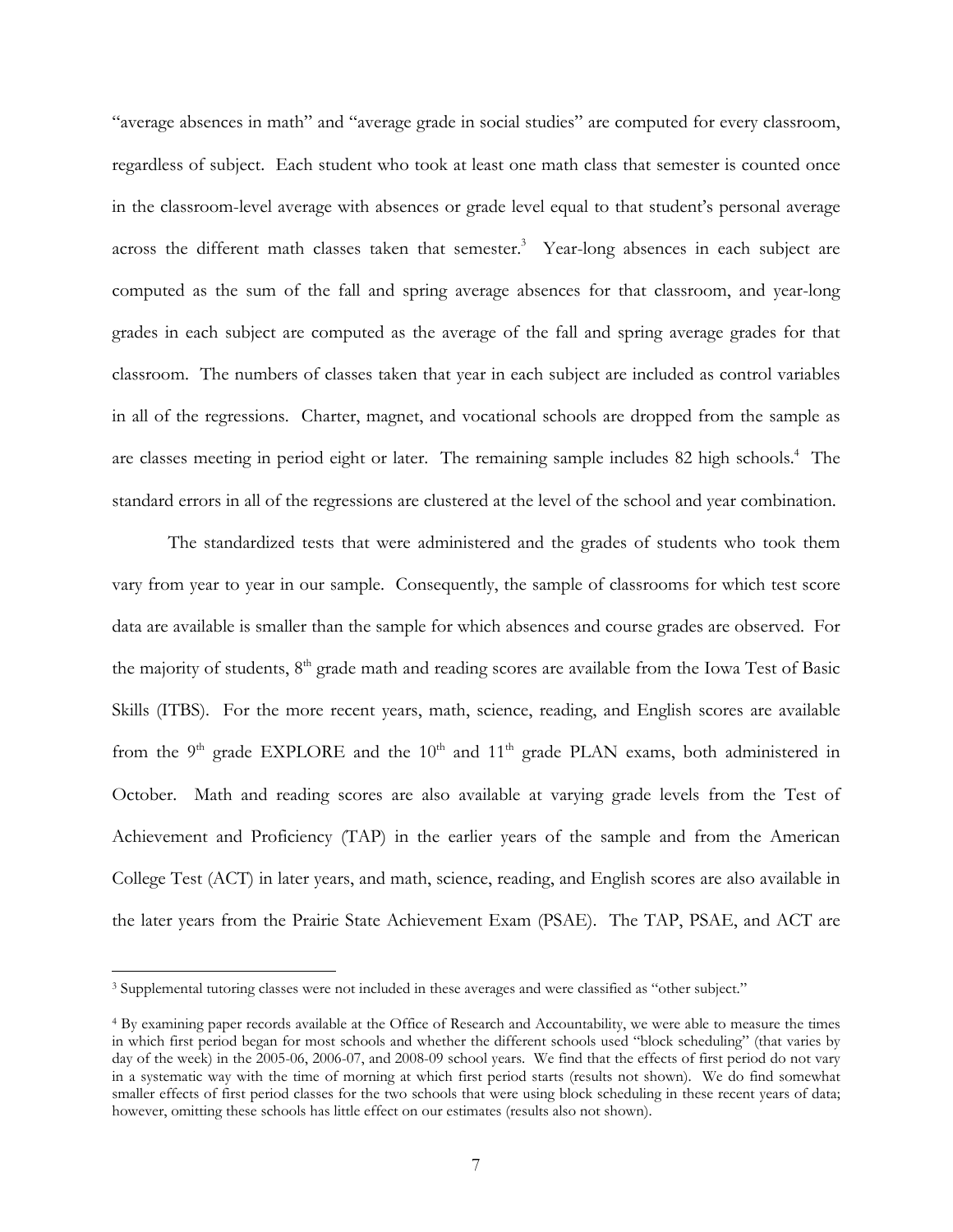administered in late April and early May. The ACT, EXPLORE, PLAN, and PSAE are produced by the same company and have similar formats. To compare observations from different years in our sample, all of the test scores are converted into z-scores. For each classroom, the fall and spring test scores in different subjects are computed as the averages of the available scores. The fractions of scores from each type of test are included as control variables in the regressions.

#### **B. Descriptive Statistics**

 In order for this study to identify the causal effects of first period on absences and on academic performance, the students who have key subjects such as math and English in first period must be otherwise similar to students who take those classes later in the day. One testable implication of this assumption is that the student and classroom characteristics should be similar between classes that meet in first period and those that meet later in the day. In Tables 1 and 2, we present evidence to evaluate this premise.

 Table 1 shows separately by period of the day the fraction of classes in each subject. This table is calculated from unweighted classroom-level data, and the fractions in each column sum to one. As Table 1 shows, the breakdown of classes by subject is generally stable over the course of the day, and schools do not appear to systematically schedule academic subjects in low-absence periods.

 Next, we examine whether the students or classrooms with mathematics or English in first period are systematically different from other students and classrooms. Table 2 presents means of the control variables for the mathematics and English classrooms in our data, shown separately by period of the day. All of the statistics reported in Table 2 and in later tables are computed from classroom-level data weighted by class size. Math classes are shown in columns (1) to (5) and English classes are shown in columns (6) to (10). Columns (1) and (6) show means for classes that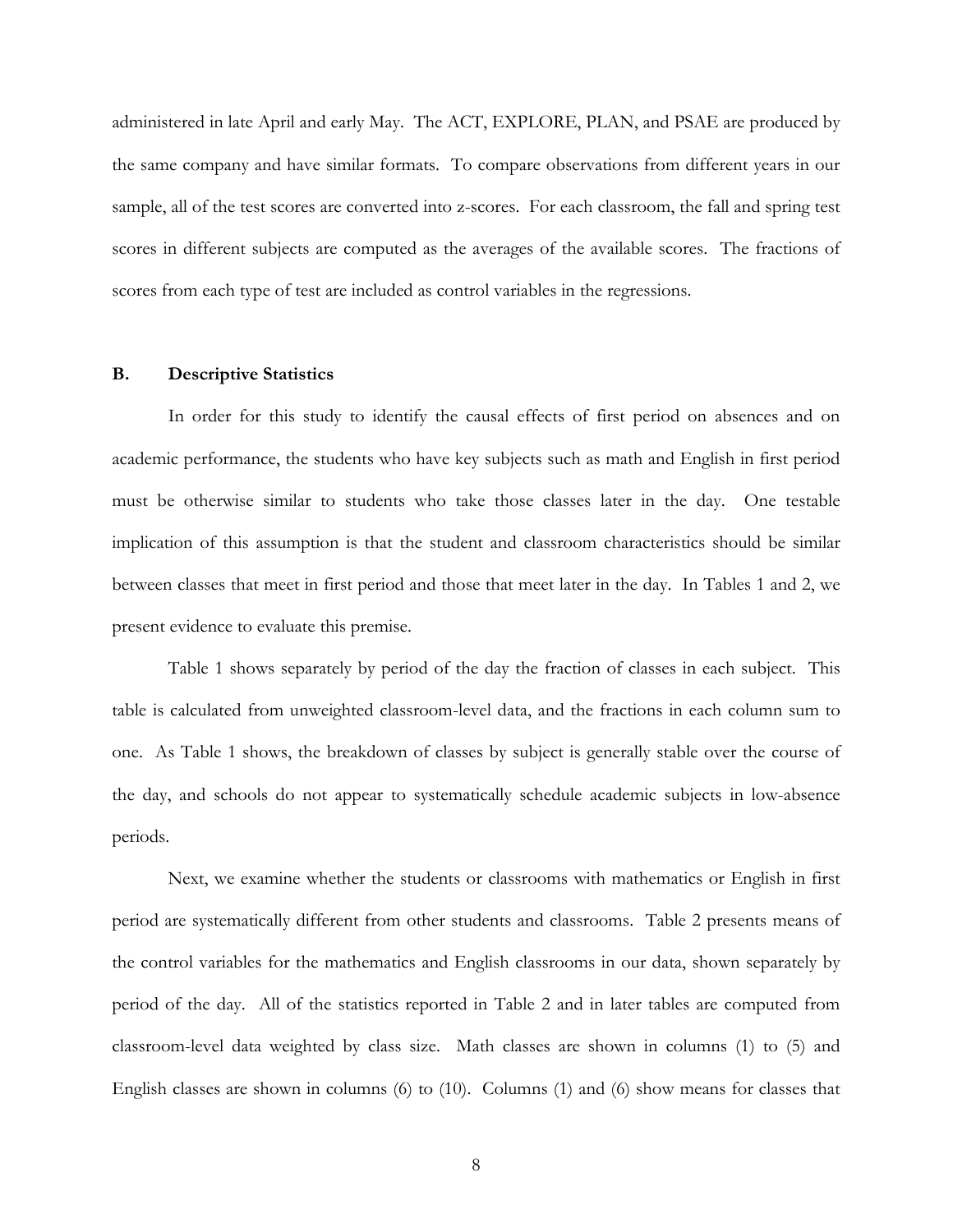meet in first period, columns (2) and (7) show means for classes that meet in second period, and columns (3) and (8) show means for classes meeting anytime from period three through seven. The t-statistics in columns (4) and (9) test the null hypothesis that the first period and second period means are equal, and the t-statistics in columns (5) and (10) test the null hypothesis that the first period means are equal to the third through seventh period means.

 As Table 2 shows, first period math and English classes are fairly similar to math and English classes meeting later in the day. Due to the large number of observations, we reject the null hypothesis of equality across periods of the day for many of the control variables. Nevertheless, most of these significant differences are very small. The first period math and English classes tend to have somewhat more black students, fewer Hispanic students, and students who are slightly older. One notable difference that is a potential source of bias in the estimation is the difference in  $8<sup>th</sup>$ grade test scores between English classes meeting in first period and those meeting later in the day. As row 1 of columns (6) through (8) show,  $8<sup>th</sup>$  grade math test scores are 0.03 to 0.05 standard deviations higher, respectively, in English classes meeting in period 2 and in periods 3 through 7 than in English classes meeting in first period. No such difference is observable for math classes. To address the differences in demographic characteristics and in  $8<sup>th</sup>$  grade test scores, we include all of variables in Table 2 as controls in the regressions. Nevertheless, the existence of differences in 8<sup>th</sup> grade test scores between English classes meeting in first period and those meeting later in the day raises the possibility that other unobservable indicators of skill may also be correlated with having English in first period. We attempt to address this problem in our regressions by measuring the effects of first period classes on test score growth (and not test score levels); however, this potential bias should be noted as a limitation of our research design.

 Next, in Figure 1 and in Table 3, we examine the reduced-form effects of having math and English in first period on absences in math and English, course grades, and test scores. Panels A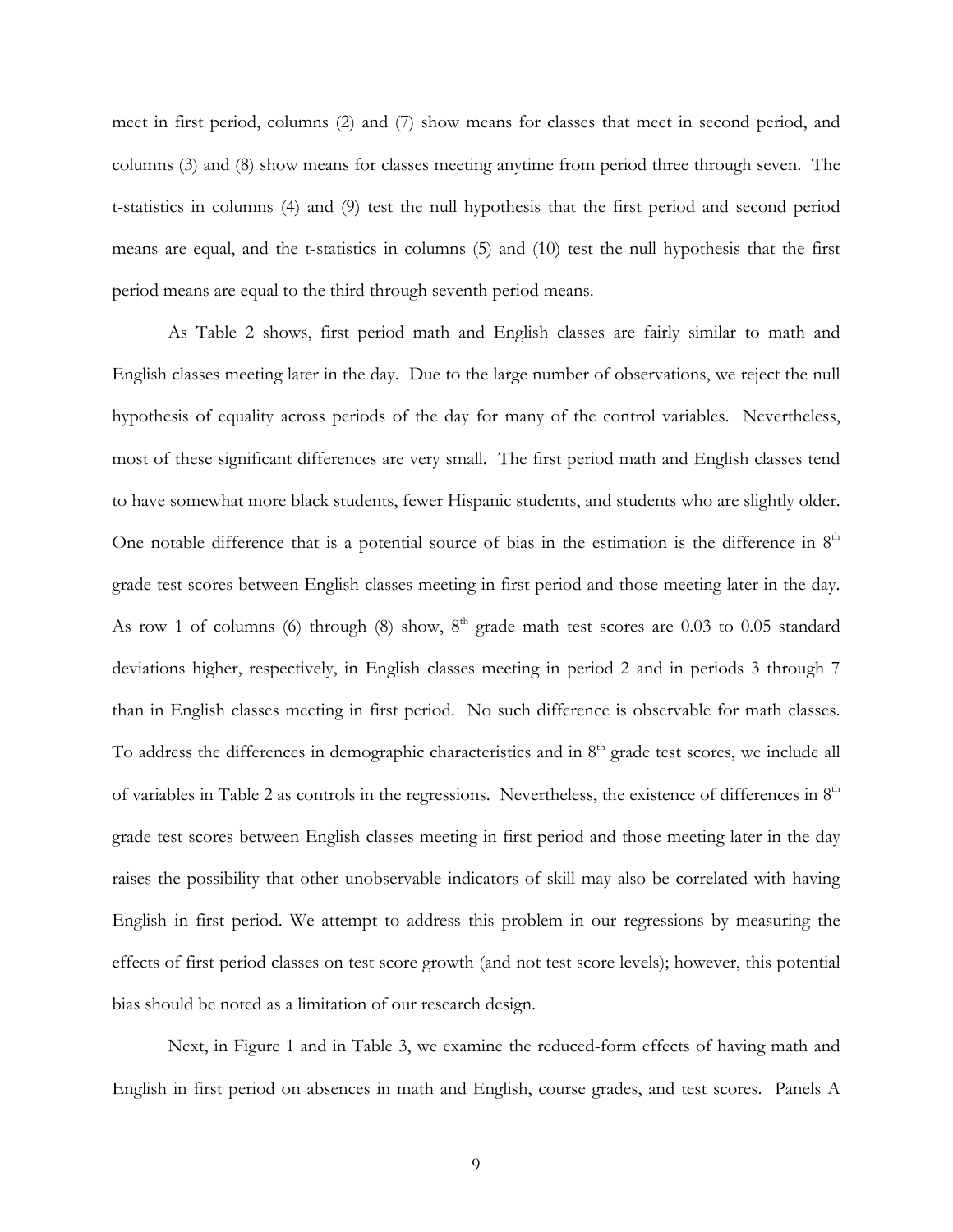and B of Figure 1 show the relationship between period of the day and the key endogenous variables of our model. These two panels show year-long absences (out of 180 school days) in math and English, respectively, as functions of the period of the day in which that math or English class meets. Panels C and D show the average of fall and spring course grades in math and English as functions of period of the day. Panels E and F show the average change from fall-to-spring in math and reading test scores (measured as the change in z-score), respectively, for math and English classes meeting in different periods of the day. In all six panels, the solid lines with solid squares show the means for black students, the dotted lines with open circles show the means for Hispanic students, and the dashed lines show the means for white students. While not shown on this graph, Asian and Native American students are included in the samples for Tables 1 through 8.

 As panels A and B show, absences in math and English are at their highest levels in first period, they decline until reaching their lowest levels in third and fourth period, and then they gradually rise over the remainder of the day. This pattern is most pronounced among black students, for whom yearly absences vary across periods from 25 to 35 for math and from 25 to 32 for English. Nevertheless, the pattern is also detectable among Hispanic and white students, for whom yearly absences in math vary across periods of the day from 21 to 29 for Hispanics and from 22 to 29 for whites and in English from 21 to 27 for Hispanics and from 22 to 26 for whites. As panels C and D show, the reverse pattern can be seen in course grades for all three racial categories, with math and English grades from 0.05 to 0.18 grade points higher in classes meeting in periods three and four than in classes meeting in first period. No clear relationships are apparent in the plots of math test score growth against math period in panel E or of reading test score growth against English period in panel F, in part because the first differenced test score date are less precise than are the levels of absences and course grades.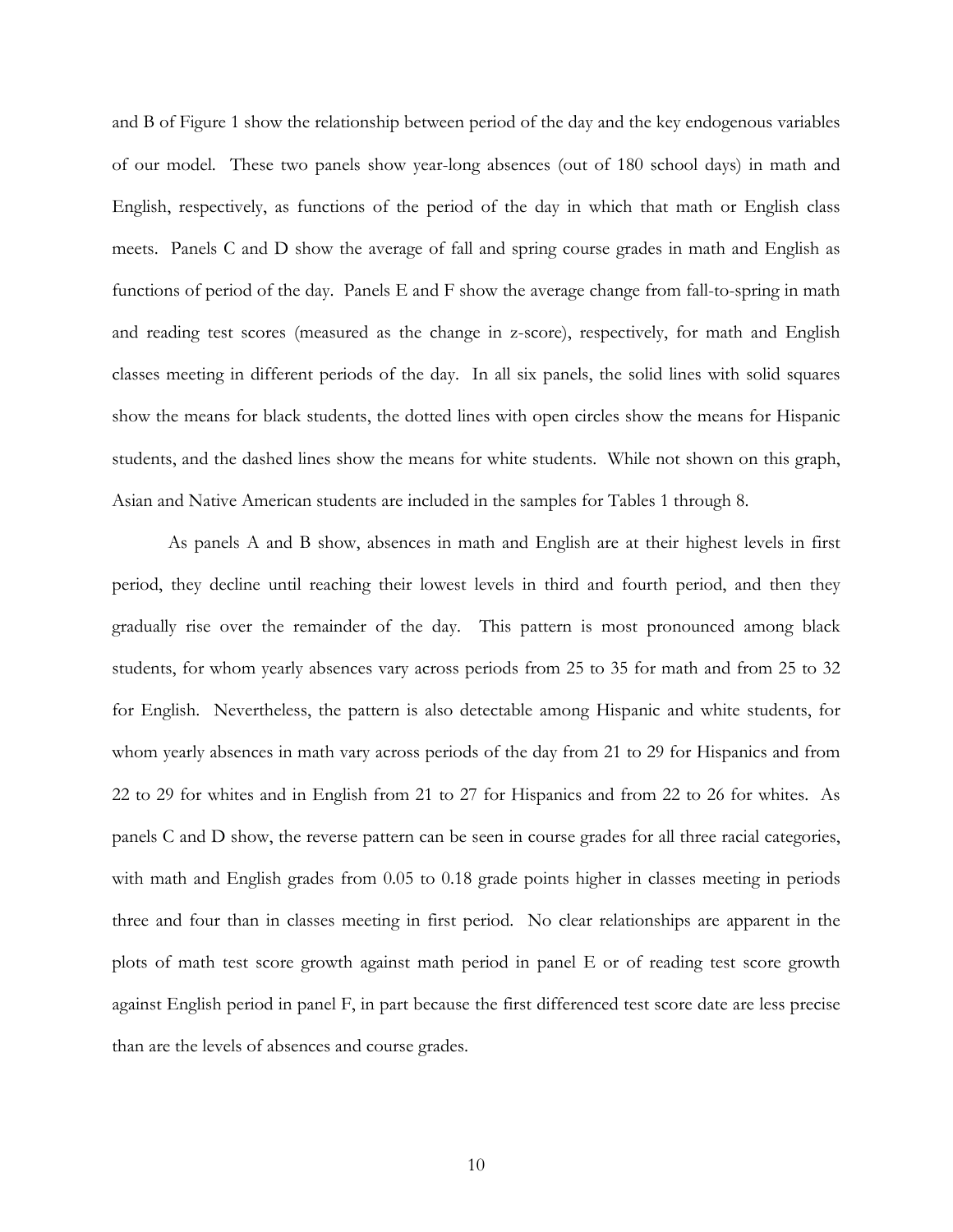In Table 3, we examine these reduced-form relationships for all races together. The columns of Table 3 are organized in the same way as in Table 2, with the first five columns showing data from math classes that meet in different periods and the next five columns showing data from English classes that meet in different periods. Panel A shows year-long absences in math or English among students in that math or English classroom, respectively. Panel B shows average course grades in math, science, English, and social science among students in that math or English classroom. Spring math, science, reading, and English test scores are shown in panel C. Fall test scores for the same subjects are shown in panel D. The spring tests were taken in late April and early May and measure "post-treatment" student ability after nearly two semesters of that year's course schedule. The fall tests were taken in October and measure student ability and measure "pretreatment" or "during-treatment" student ability before that year's course schedule can be expected to have had much effect.

 The results from Table 3 confirm the general findings from Table 2 and Figure 1. As the first five columns of panel A show, having math in first period has a significant positive effect on absences in math, with students in first period math classes exhibiting 6.2 to 6.6 more absences in math per year than students with math in other periods of the day. In the next five columns of panel A, we observe a slightly smaller but significant effect of first period English increasing absences in English by 4.7 to 5.0 days per year.

 The results from panel B of Table 3 show a clear and subject-specific relationship between course grades and having a course in first period. As the first five columns of panel B show, average math grades are 0.11 to 0.12 points lower for math classes that meet in first period than for math classes that meet later in the day. We also find that students whose math classes meet first period have science, English, and social studies grades that are 0.03 to 0.06 points higher than those of students whose math classes meet later in the day. This positive effect of first period math on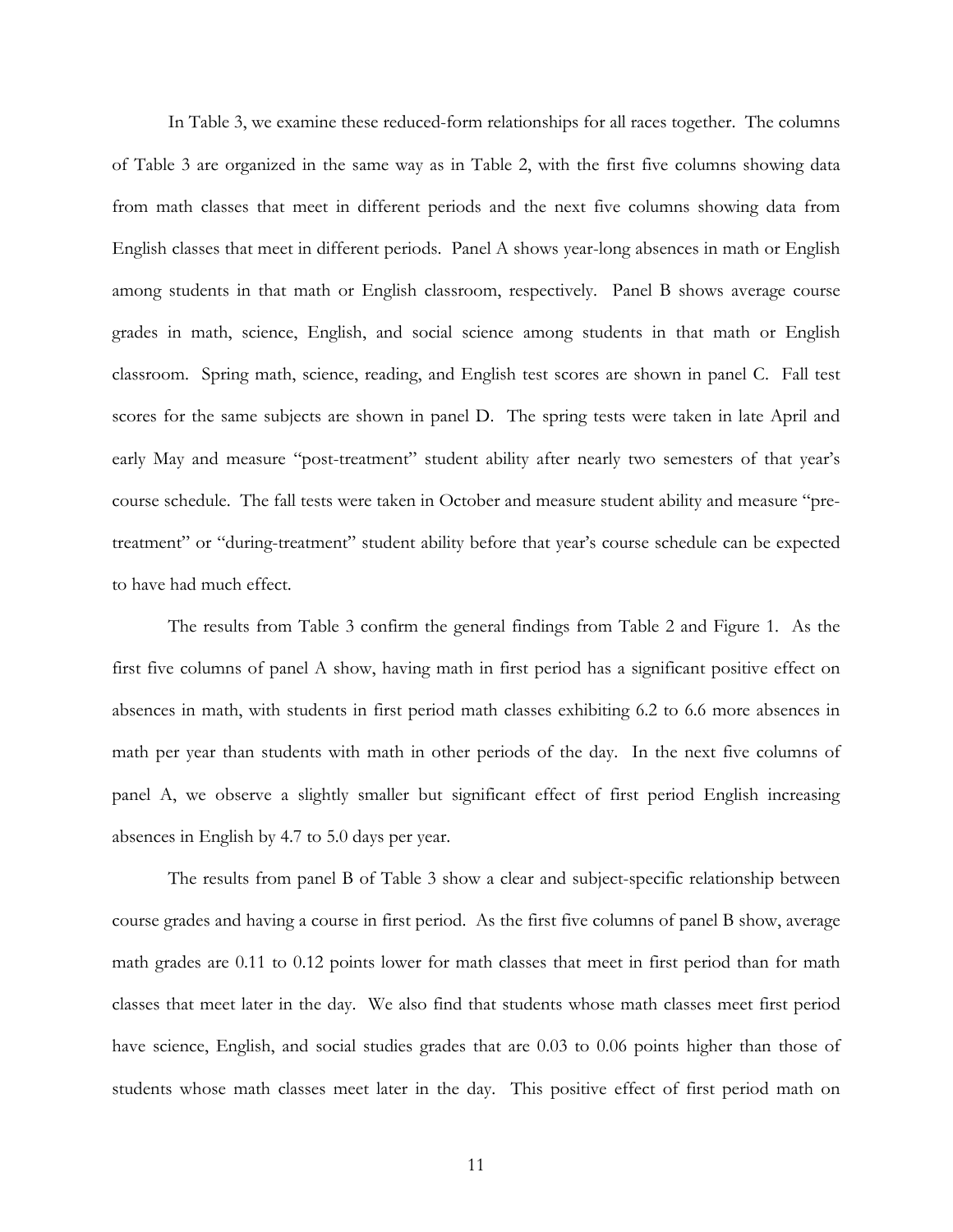grades in other subjects probably occurs because having math in first period precludes these other subjects from meeting at that time. We observe a similar pattern of effects of first period English classes in columns (6) to (10) of panel B, with a negative effect of -0.08 points on English grades and positive effects from 0.04 to 0.07 points on grades in math, science, and social studies.

As columns (1) to (5) of panel C in Table 3 show, we observe a slight, insignificant negative association between having math in first period and spring test scores in all four subjects. As the first five columns of panel D show, this slight association between ability and first period math was not apparent in fall test scores. The emergence of these slight negative relationships provides some suggestive evidence that having math in first period inhibits learning; this pattern does not appear to be specific to any particular subjects. As columns (6) to (10) of panel C shows, there is a similarlysized negative relationship between having English in first period and spring test scores, and this relationship is significant in one of the eight comparisons. However, as we see in columns (6) to (10) of panel D, similarly-sized negative relationships are also apparent between first period English and fall test scores, which suggests that the negative associations in panel C are not necessarily causal and are probably due to omitted determinants of student ability that are correlated with first period English.

#### **IV. Discussion of Results**

#### **A. Own-Subject Effects of First Period Math and English**

In Table 4, we use multivariate regressions to estimate the reduced-form effects of having math or English in first period while controlling for other determinants of student achievement. Within each panel of Table 4, each of the four columns shows results from a different regression in which the regressor of interest is a dummy for whether the class meets in first period. In columns (1) to (4), the sample is restricted to math classes, and in columns (5) to (8), the sample is restricted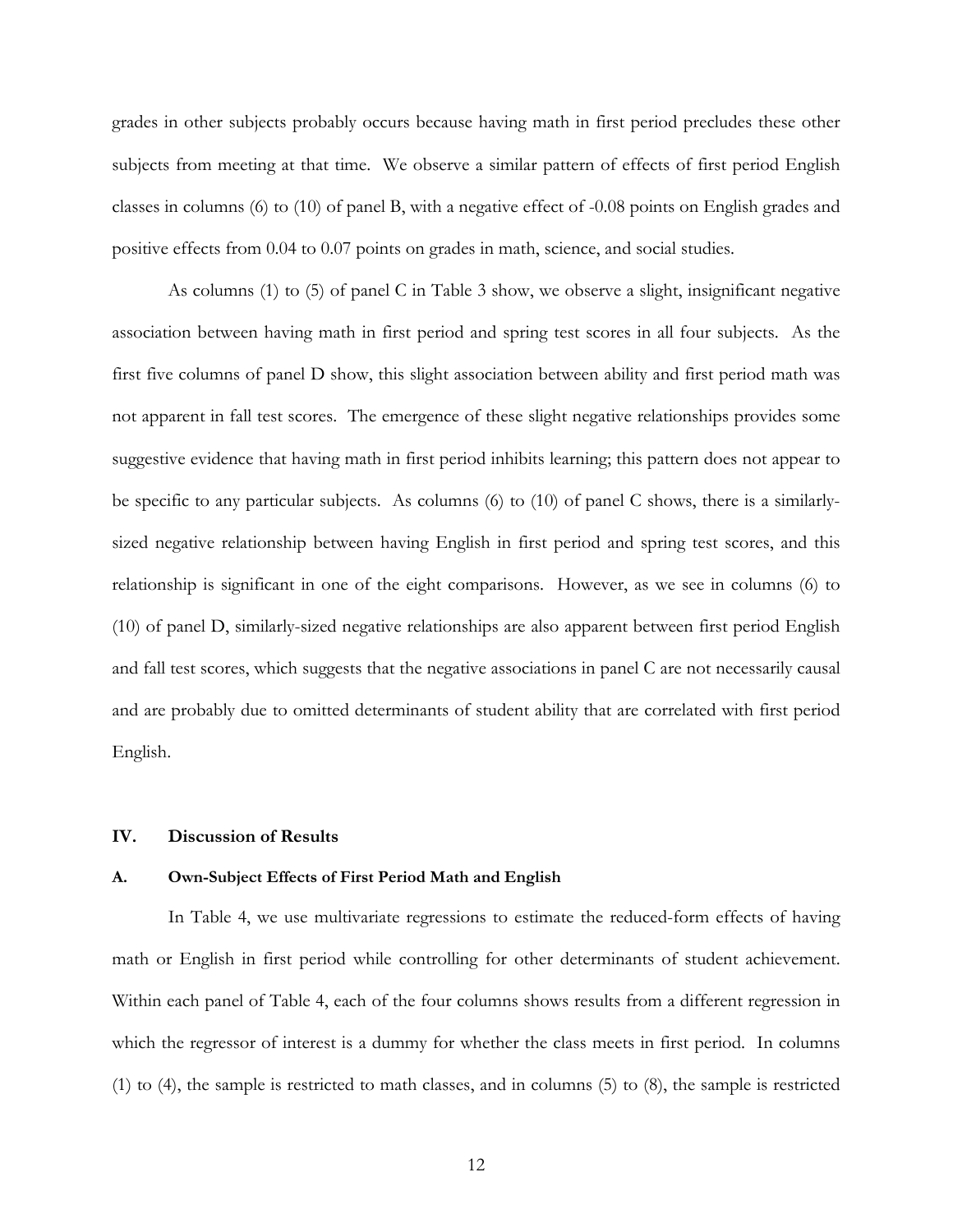to English classes. Panels A and B show first-stage Ordinary Least Squares (OLS) results from Equation (2), where the dependent variables are year-long absences in math and English, respectively. Panels C through L show reduced-form OLS results from a restricted form of Equation (3), where cross-subject effects are not included and the dependent variables are different measures of student achievement as listed in the panel headings. The spring and fall math and English grades shown here are the classroom-level averages of the student-specific average grades across all math or English courses taken that semester. All of the regressions in panels A, C, and E control for the average number of math classes taken by students in the classroom that year or semester, all of the regressions in panels B, D, and F control for the average number of English classes taken, and all of the regressions in panels G to L control for the fraction of students with non-missing test scores and the fractions taking each type of test. Each regression in columns (1) and (5) includes those controls plus a constant term. In columns (2) and (6), controls are added for all of the student-, classroom-, and neighborhood-level characteristics except for ITBS scores (as listed in rows 3 to 28 of Table 2). Columns (3) and (7) add school and academic year fixed effects, and columns (4) and (8) add  $8<sup>th</sup>$  grade math and reading ITBS scores as controls. For a small number of classrooms, the ITBS scores are missing for every student; consequently, the sample sizes in columns (4) and (8) are slightly smaller than in the preceding columns.

 As panels A through F of Table 4 show, adding controls has relatively little effect on our estimated effects of first period math on math absences and grades and of first period English on English absences and grades. We find that having math in first period increases year-long math absences by 6.3 to 6.6 days and that having English in first period increases year-long English absences by 4.4 to 4.9 days; both effects are robust to the inclusion of controls and are significant in all four specifications. We find that having math in first period reduces math grades by 0.12 to 0.13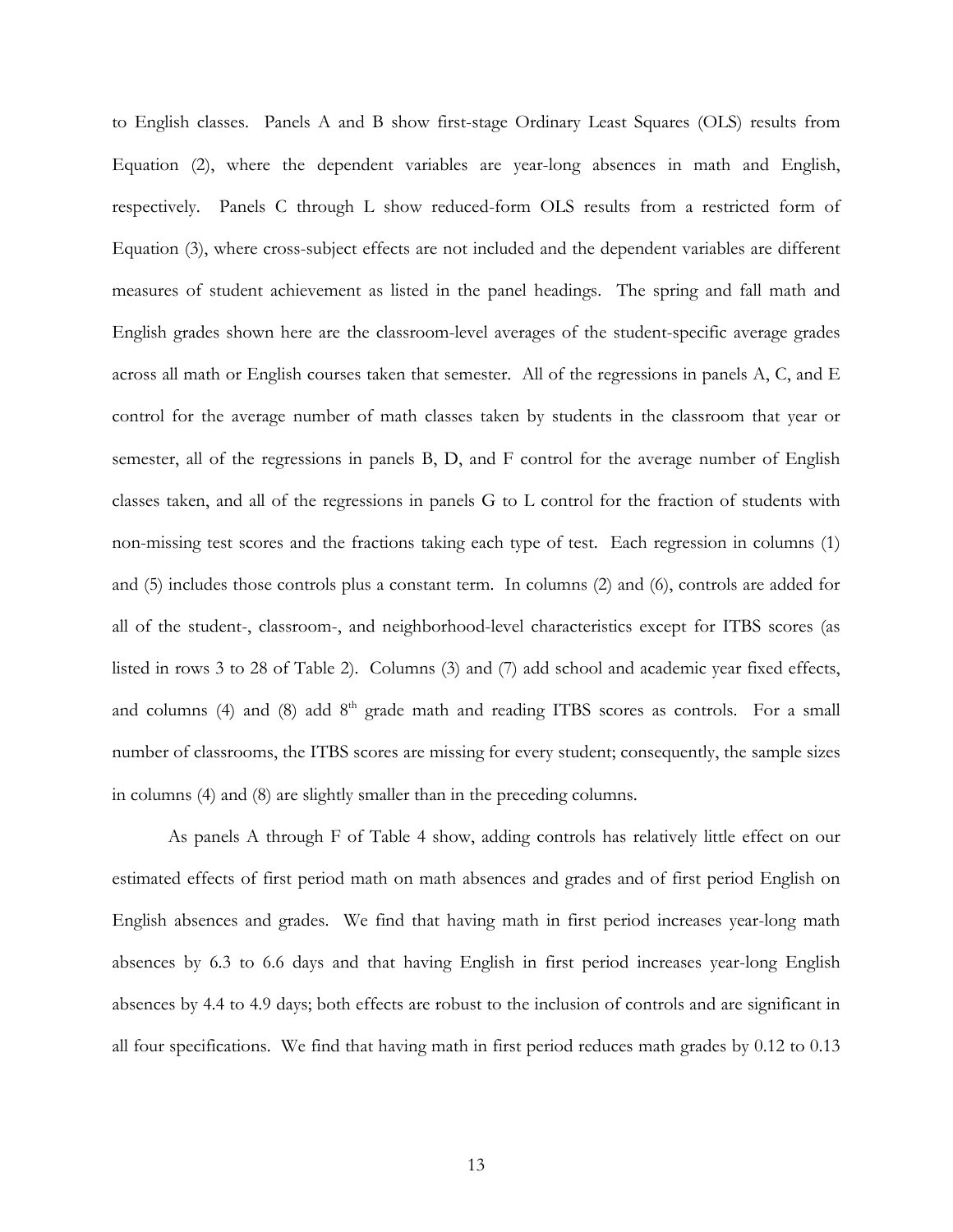grade points and that having English in first period reduces English grades by 0.08 to 0.11 grade points; these effects are also stable and significant in all specifications.

 While the negative effects of first period classes may arise due to a causal effect of absenteeism or grogginess on learning, they may simply reflect a mechanical relationship in which absenteeism or apparent effort factors directly into course grades. To test this theory, we examine test scores as an alternative measure of achievement in panels G through L.

The results in columns (1) and (5) of panels G and H of Table 4 confirm our findings from Table 3 of moderately-sized but insignificant negative effects of having math in first period on spring math scores and of having English in first period on spring reading scores. However, once controls are added to the regressions, we no longer observe these negative relationships. As controls are added to the regressions, the negative coefficient for math shrinks from -0.018 in column (1) to -0.003 in column (4), and the negative coefficient for English rises from -0.017 in column (5) to  $+0.009$  to  $+0.019$  in columns (6) to (8).

 The results in panels I and J in Table 4 help to understand the emergence of this positive relationship between first period and spring test scores. Columns (1) and (5) of panels I and J confirm the findings from Table 3 that, when no controls are included, there is roughly zero relationship between having math or English first period on fall math or reading test scores, respectively. As controls are added to the regressions, however, positive relationships appear, with the coefficients for math ranging between  $+0.008$  and  $+0.014$  in columns (2) to (4) and coefficients for English ranging between  $+0.015$  and  $+0.028$  in columns (6) to (8). Hence, while adding controls to the regressions produces a positive between having a class in first period and spring test scores in that subject, that positive relationship can also be observed in October, before we would expect to see any effects of that year's course schedule.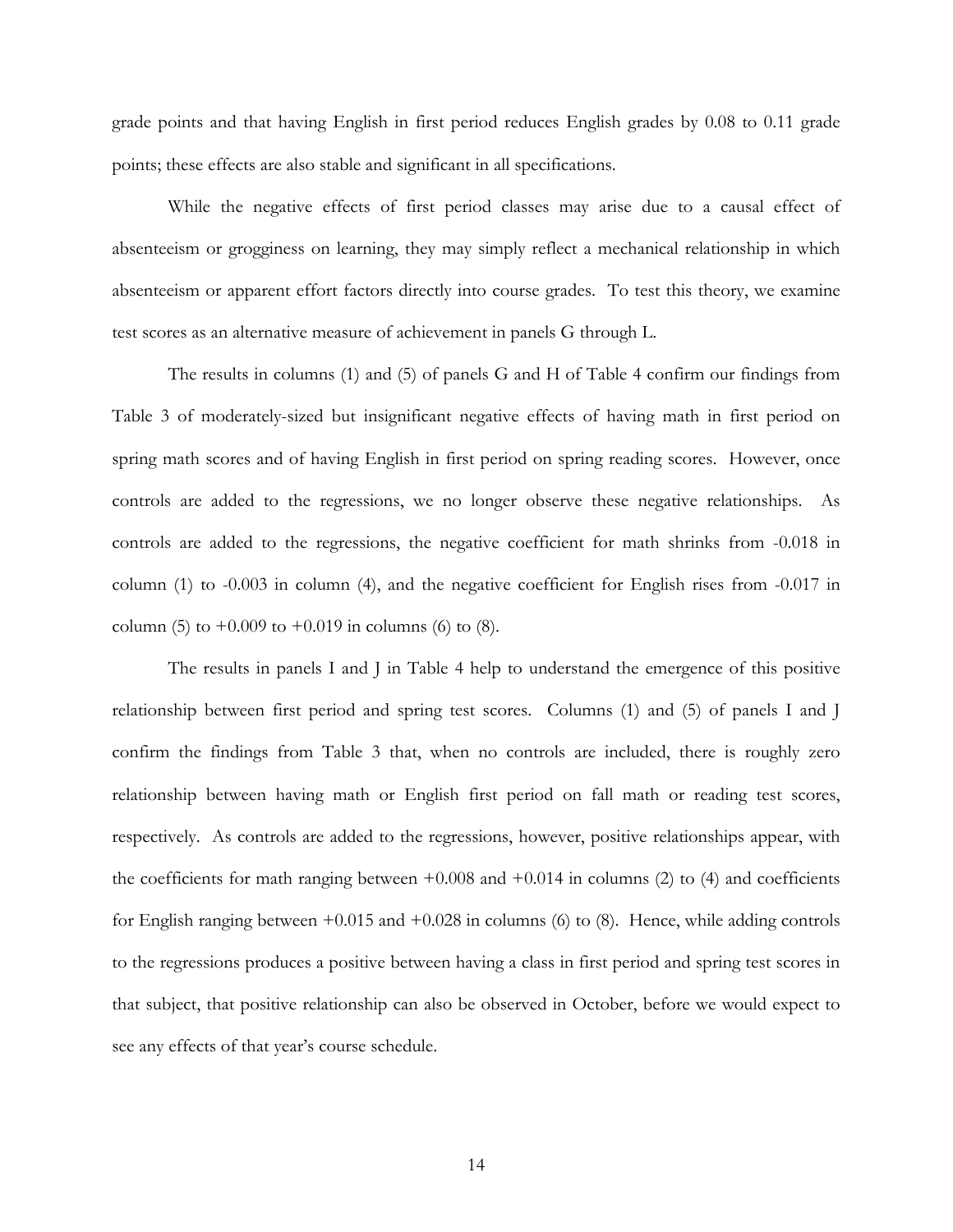One plausible explanation for these positive relationships appearing when controls are added is that some time-invariant omitted variable is correlated both with having math or English in first period and with test scores but is uncorrelated with the controls in the regression.<sup>5</sup> If such a timeinvariant omitted variable exists, then the bias can be avoided by using the growth in test scores from fall-to-spring as the dependent variable in the regression. First-difference regressions of this form are presented in panels K and L of Table 4; the sample sizes are smaller than in the previous panels due to the limited availability of fall and spring test scores for the same grades and years. The coefficients from these regressions are insignificant but fairly stable across specifications and indicate that having math in first period reduces fall-to-spring math test score growth by 0.008 to 0.028 standard deviations and that having English in first period reduces fall-to-spring reading test score growth by  $0.015$  to  $0.022$  standard deviations.

# **B. Cross-Subject Effects of First Period Classes**

1

Next, we examine the hypothesis that having a class in first period affects absences and student achievement in related subjects. Table 5 presents first-stage results from an expanded form of Equation (2) in which having first period in one subject can affect absences in another subject. Each column in Table 5 shows coefficients from a different regression. The sample includes all classrooms in the data, regardless of subject. The dependent variables in these regressions are average absences in different subjects. Some classrooms have missing values for absences in a specific subject because no student in the class takes that subject; consequently, the sample size varies across the different columns. The regressors of interest are the course subject indicators interacted with an indicator for whether a given class meets in first period. Each regression includes the full set of controls minus previous  $8<sup>th</sup>$  grade test scores, as in columns (3) and (7) of Table 4, and

<sup>5</sup> This bias that arises with the inclusion of controls is analogous to the increase in bias that Griliches (1979, pp. S41-2) argues could arise by controlling for twin pair fixed effects in a regression.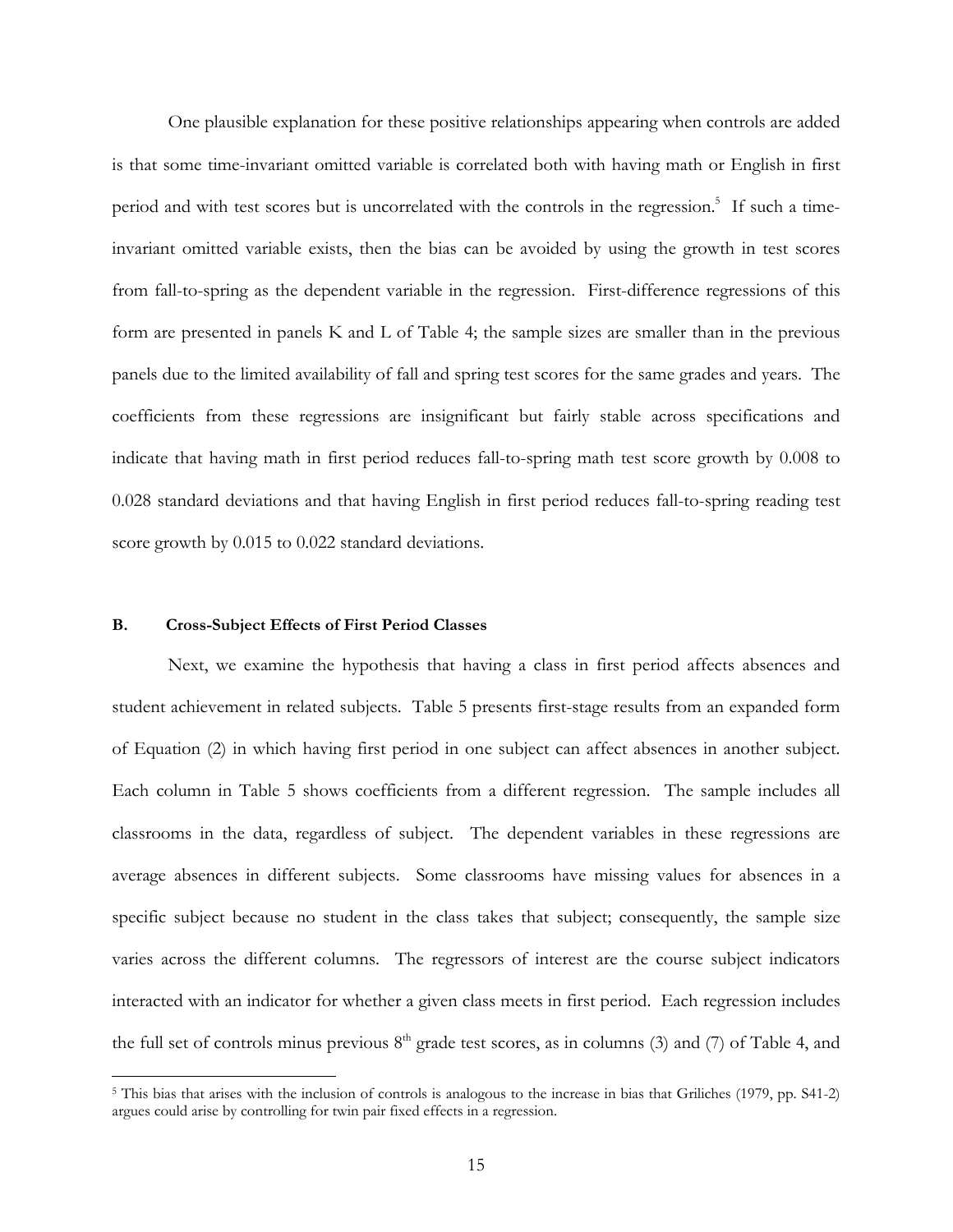these controls are interacted with the course subject indicators. The own-subject effects of having a class in first period on absences in that subject appear in bold along the diagonal. Because the control variables are interacted with the course subject indicators, the coefficient of 4.458 for the effect of first period English on English absences is the same as in column (7) of panel B in Table 4, and the coefficient of 6.352 for the effect of first period math on math absences is the same as in column (3) of panel A in Table 4.

Along the diagonal of Table 5, we see that having a given subject in first period significantly increases absences in that subject by 3.4 to 6.7 days per year, with effects of 3.4 to 5.1 for English, Art, Music, & Physical Education (P.E.), and Shop, Vocational, & Other, and effects of 6.2 to 6.7 for the remaining subjects. We observe moderately-sized negative cross-subject effects, with two coefficients of -0.06 and -0.61 and the remainder being significant and ranging from -1.00 to -1.98. The cross-subject effects that are smallest are those for foreign language, business, and shop, vocational, and other courses, all of which tend to be offered less frequently (as can be seen in Table 1). Hence, having a given subject in first period tends to reduce absences in every other subject by one to two days per year, probably because having one subject in first period precludes any other subject from being a first period class.

Table 6 presents reduced-form results from Equation (3), where the dependent variables are year-long course grades in different subjects. The specifications and format are the same as in Table 5 except for the change in the dependent variables. The results along the diagonal are similar to our findings from Table 3 and indicate that scheduling a class in first period significantly reduces average grades in that subject by 0.09 to 0.17 grade points. We also find cross-subject effects that are significant in 41 and marginally significant in three of the 56 cases, with generally positive coefficients ranging from 0.02 to 0.07, which suggests that having a subject in first period generally improves course grades in other subjects. As with the absence results in Table 5, these cross-subject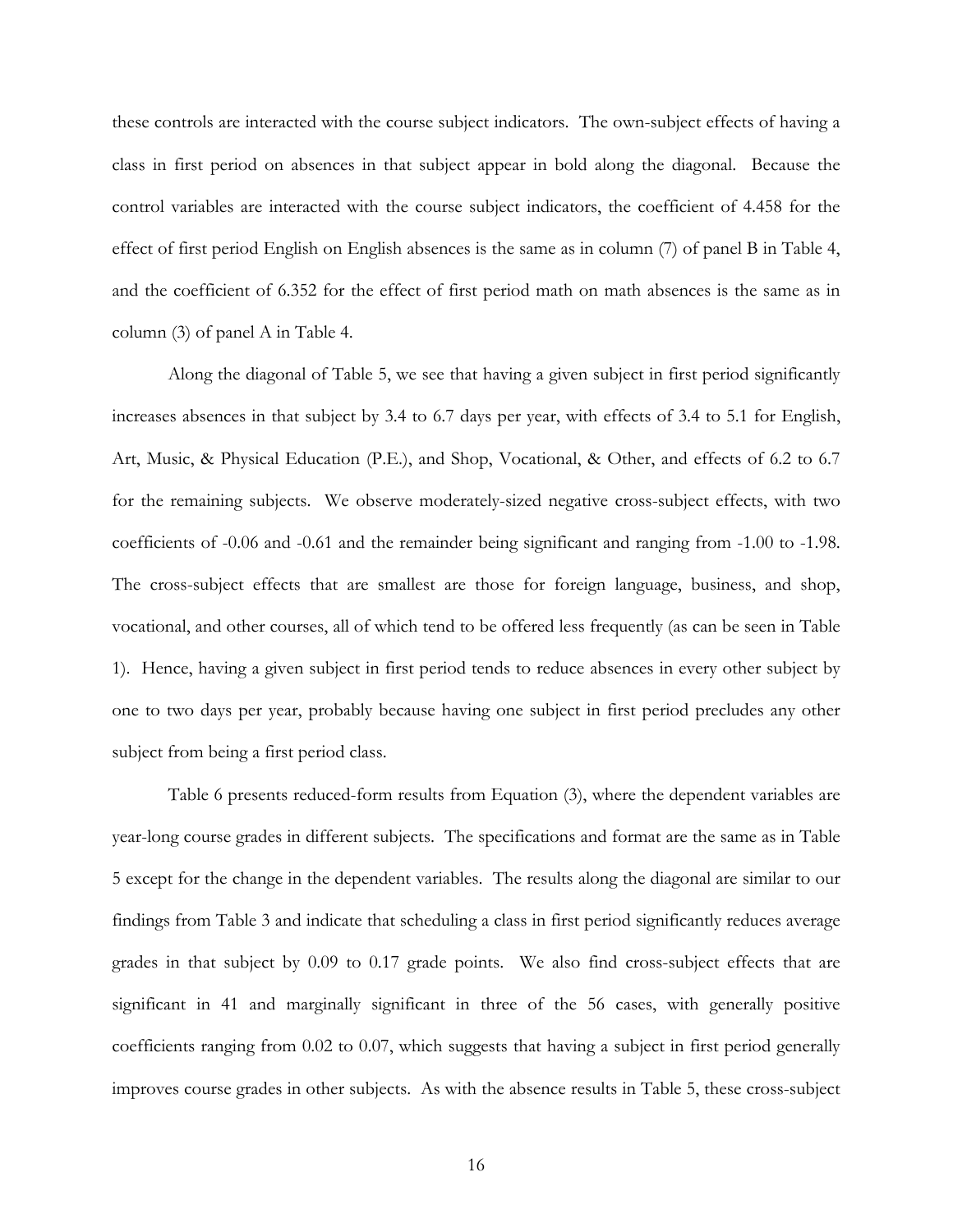effects tend to be somewhat smaller for first period business and first period shop, vocational, and other courses that are offered relatively infrequently. Hence, like the cross-subject effects in Table 5, these effects probably occur because having first period in one subject prevents other subjects from being first period.

Table 7 presents additional results from Equation (3); however, the dependent variables in the four columns are the fall-to-spring changes in test scores for math, science, reading and English. The average numbers of courses taken in each subject are removed as control variables and replaced with the fractions of students with non-missing test scores and the fractions taking the different types of tests. The specifications and format are otherwise the same as in Tables 5 and 6. Because English and social studies courses may affect test score growth in both reading and English, the four pairwise combinations (English and reading, English and English, social studies and reading, and social studies and English) are all shown in bold.

The coefficients are less significant than in the previous tables, with only four significant and two marginally significant coefficients out of the 32 estimates. Unlike with Tables 5 and 6, the ownsubject effects are roughly the same signs and magnitudes as the cross-subject effects. As with Table 6, the cross-subject effects of first period may occur due to some combination of mechanisms including the effect of preventing other classes from being first period and true spillovers in learning. Strangely, we observe a large and stable negative effect of having shop, vocational, or other in first period on all test scores. The reason for this negative effect is unclear; however, as Table 1 showed, shop and vocational courses are taught slightly more frequently in first period than later in the day, and this negative effect may appear because the types of shop and vocational courses taught in first period are different from those taught later in the day.<sup>6</sup>

1

<sup>6</sup> For example, "food services," and "personal development" are common courses in this category that are disproportionately taken in first period. Students taking shop, vocational, or other courses in first period have significantly higher 8<sup>th</sup>-grade test scores (but significantly lower growth over the year) than do students taking those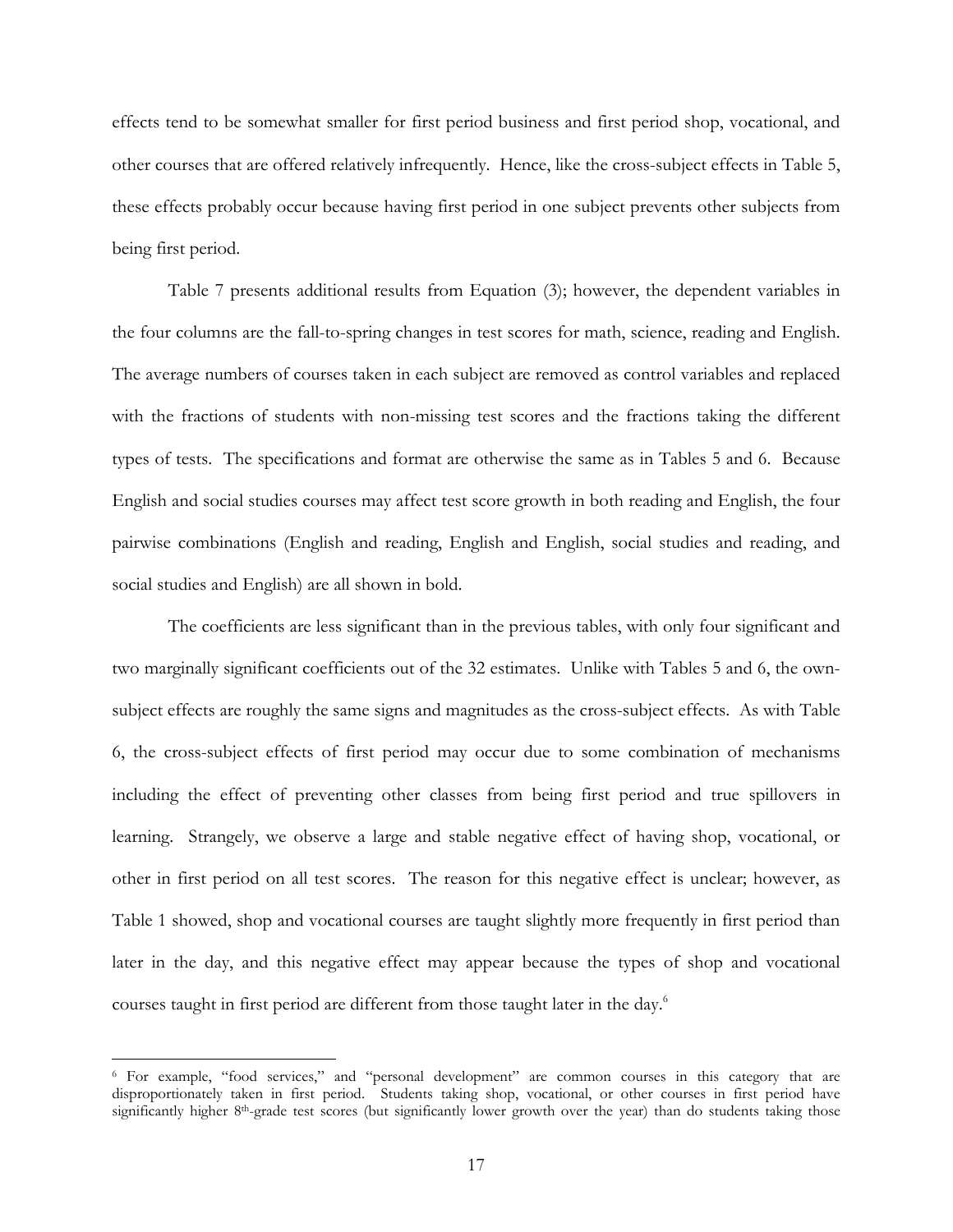With the exception of this last category of classes, having math class in first period appears to be more harmful to test score growth than having any other subject in first period. The direct effects of first period math on math test score growth are negative but insignificant. We also observe moderately-large negative spillover effects of having math in first period on test score growth in science and reading. While imprecise, the remaining estimates suggest that having first period science or foreign language is harmful to learning and that having social studies in first period has somewhat smaller negative effects. We observe mixed results for first period English and business and positive effects of having art, music, or P.E. in first period.

If we suppose that the direct effects of first period (through the channel of grogginess) are known to be negative, then we can obtain a (negative) lower bound on the effect of missing a class in a given subject on test scores. This bound is constructed by dividing the effects that we estimate in Table 7 of first period on test scores by the effects that we estimate in Table 5 of first period on absences. Because the fall tests are taken in October and the spring tests are taken in late April, an adjustment is necessary to convert this ratio into a per-day measure of the effects of absenteeism. Roughly 120 days elapse between the October and April exams, whereas the school year lasts 180 days. Hence, some of the absences that are measured in the transcript data will have occurred before the fall exam and some will have occurred after the spring exam. If we assume that absences are uniformly distributed over the year, then we can adjust for this discrepancy by multiplying the ratios of coefficients by 1.5.

Dividing the bold coefficients in Table 7 by the corresponding first-stage effects on absences from Table 5 and multiplying by 1.5, we find that a single absence in math reduces math test score growth by 0.006 standard deviations (i.e.,  $(-0.027/6.352)*1.5=-0.0064$ ). We find a positive effect of a single absence in science on science test score growth of 0.003 standard deviations. We find mixed

 $\overline{a}$ 

courses later in the day. The "shop, vocational, and other" category does include one-on-one math tutoring; however, these tutoring classes are sufficiently rare that they cannot explain the large negative effects observed in Table 7.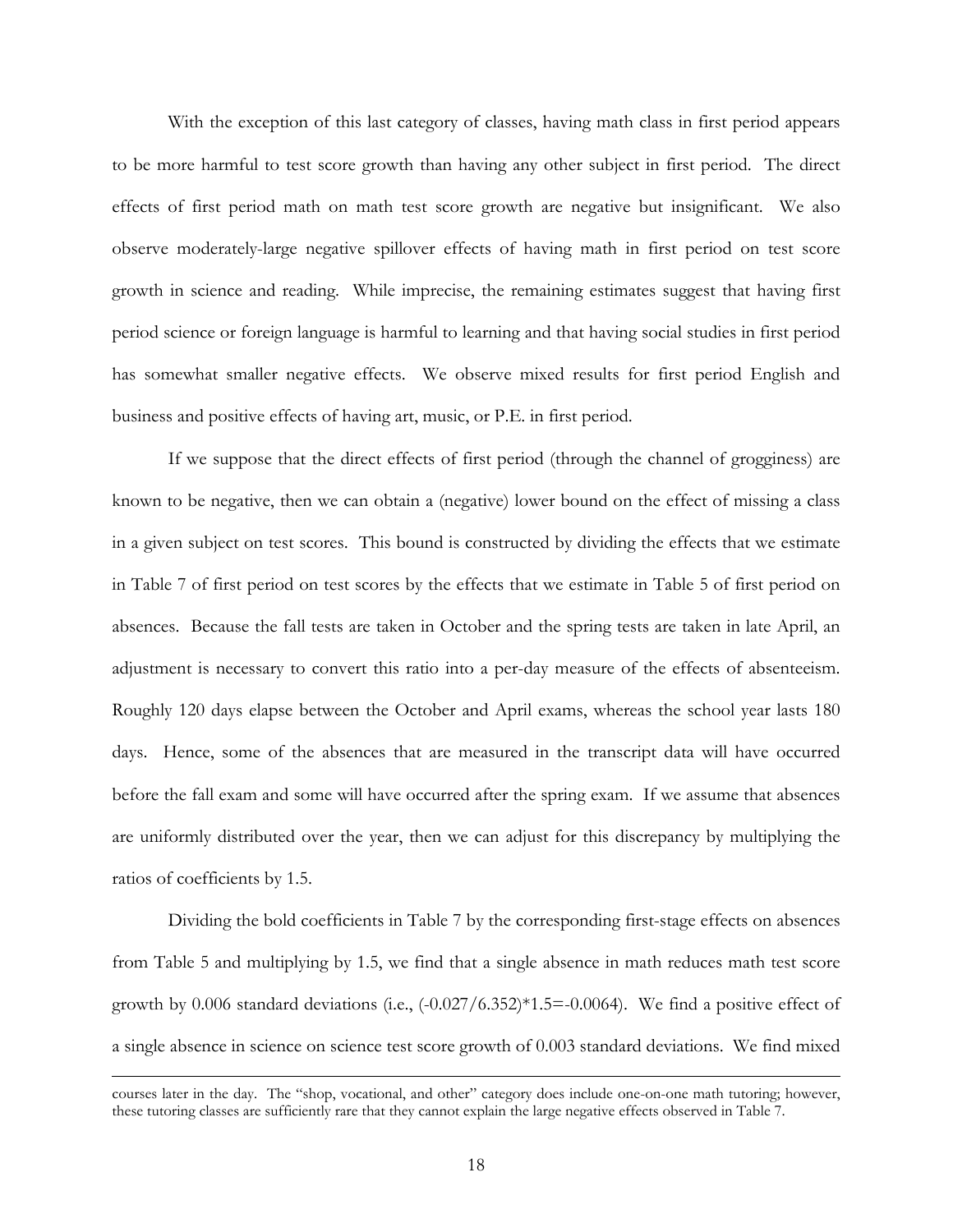effects on reading and English exam growth from a missed English class: an absence in English reduces reading score growth by 0.008 standard deviations while English exam growth increases by a much smaller 0.002 standard deviations. These positive effects may occur because having English or science first period prevents another class from being first period, or they may simply reflect the imprecision of the estimates. Finally, we also find mixed effects of +0.004 standard deviations in reading test score growth and -0.005 standard deviations in English test score growth per missed social studies class.

 If we suppose that missing the most useful class of the day reduces test score growth by roughly 0.006 standard deviations, and that many classes have roughly zero effect, our estimated effects of absences are comparable to Hansen's (under revision) estimate that a weather-induced missed day of school reduces test scores in Colorado, Maryland, and Minnesota by 0.003 to 0.039 standard deviations, with an average estimate around  $0.0127$ .<sup>7</sup> Our estimates are somewhat large, however, relative to Jacob and Lefgren's (2004) finding that summer school has no detectable effect on Chicago sixth graders' test performance. One likely explanation for the differences in these various estimates is that the true effect of classroom attendance is heterogeneous. The students in Chicago Public Schools are slightly older and come from considerably poorer and less-educated families than do the students in the Colorado, Maryland, and Minnesota school districts examined by Hansen, and the returns to schooling could be negatively correlated with age and poverty. Additionally, by examining the effects of snow days, Hansen identifies the effect of the average day of school, whereas students may selectively skip classes that are less important, and unmotivated students skip at higher rates, so that the return to a typical day missed is probably lower than the return to the average day. Alternatively, Jacob and Lefgren (2004), by estimating the effects of being held back for summer school, identify the returns to attendance for a particularly unmotivated set of

 $\overline{a}$ 

<sup>7</sup> Averaged across the 15 estimates in Hansen's Table 6 in which test scores are measured in standard deviations.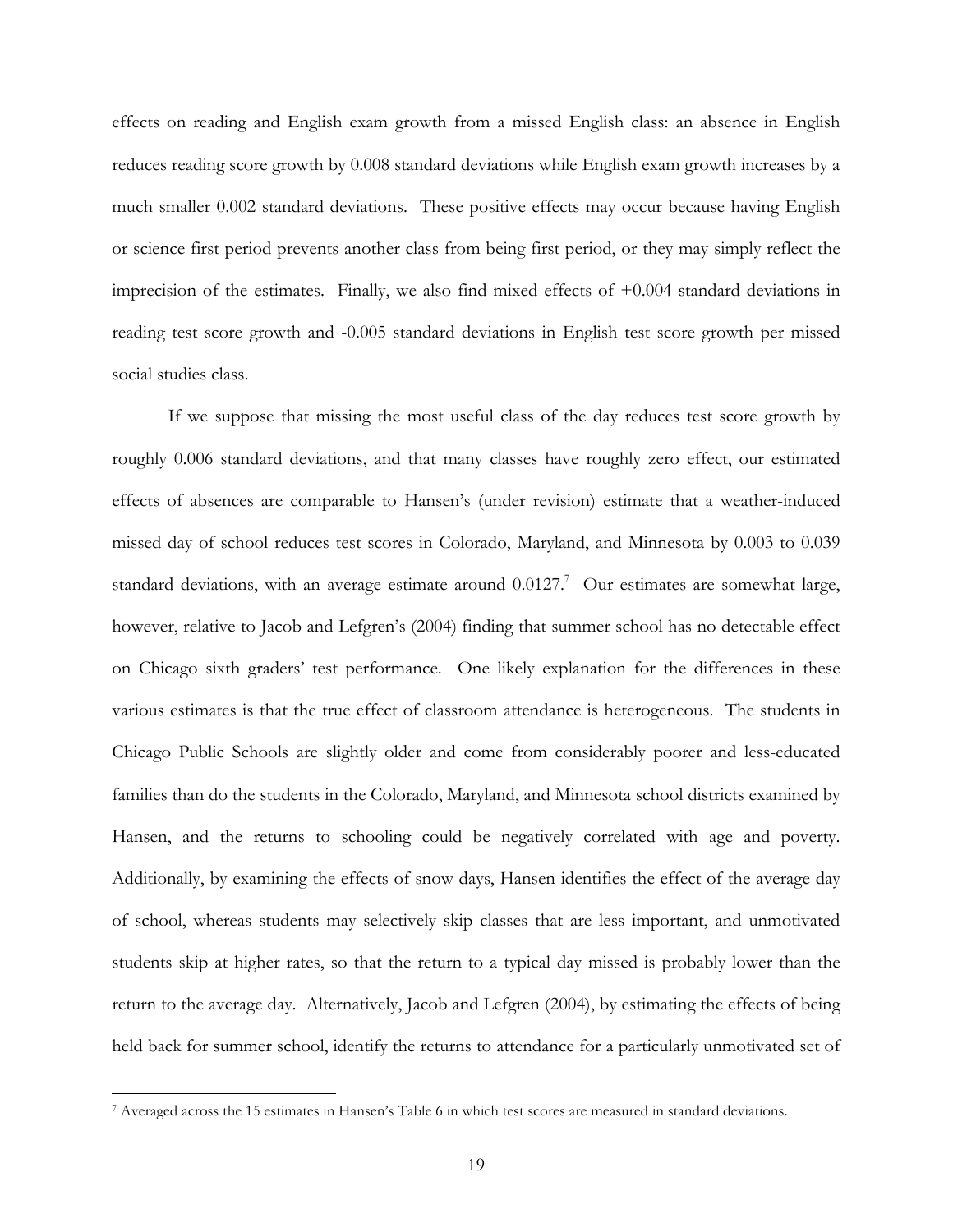students. Moreover, as Jacob and Lefgren discuss, the negative psychological effect of holding students back may partially counteract the positive effects of classroom attendance in their study.

# **C. Long-Term Effects of First Period**

Our final set of results examine the reduced-form effects of having a course in first period on performance in future classes in that same subject. To the extent that the own-subject effects of first period on course grades reflect actual learning, we should expect these effects to persist and to improve students' performance in the same subject in future years.

Table 8 presents our estimates of the long-term and short-term effects of first-period classes on math and foreign language course grades. Each of the four columns shows results from a different regression; the control variables are the same as in Table 6. In column (1), the sample is restricted to Geometry classrooms, and the students in the classroom-level means include only those who took geometry that year and Algebra I in an earlier year. The dependent variable in column (1) is the yearly average course grade in Geometry, and the regressors of interest include an indicator variable for whether that geometry class is first period as well as the fraction of students in that geometry class for whom Algebra I was first period. Column (2) presents a regression with the same specification but with Geometry replaced with Algebra II. In columns (3) and (4), the dependent variables are yearly course grades in French II and Spanish II, respectively. In each case, the regressors of interest include an indicator for whether the second-level course meets in first period as well as the fraction of students for whom the introductory course met in first period.

The results in columns (1) and (2) suggest that the effect of first-period on course grades is indeed a short-lived phenomenon, probably attributable to teachers factoring absences into their grade calculations. We observe significant negative effects of having Geometry in first period on Geometry grades and of having Algebra II in first period on Algebra II grades, thus confirming our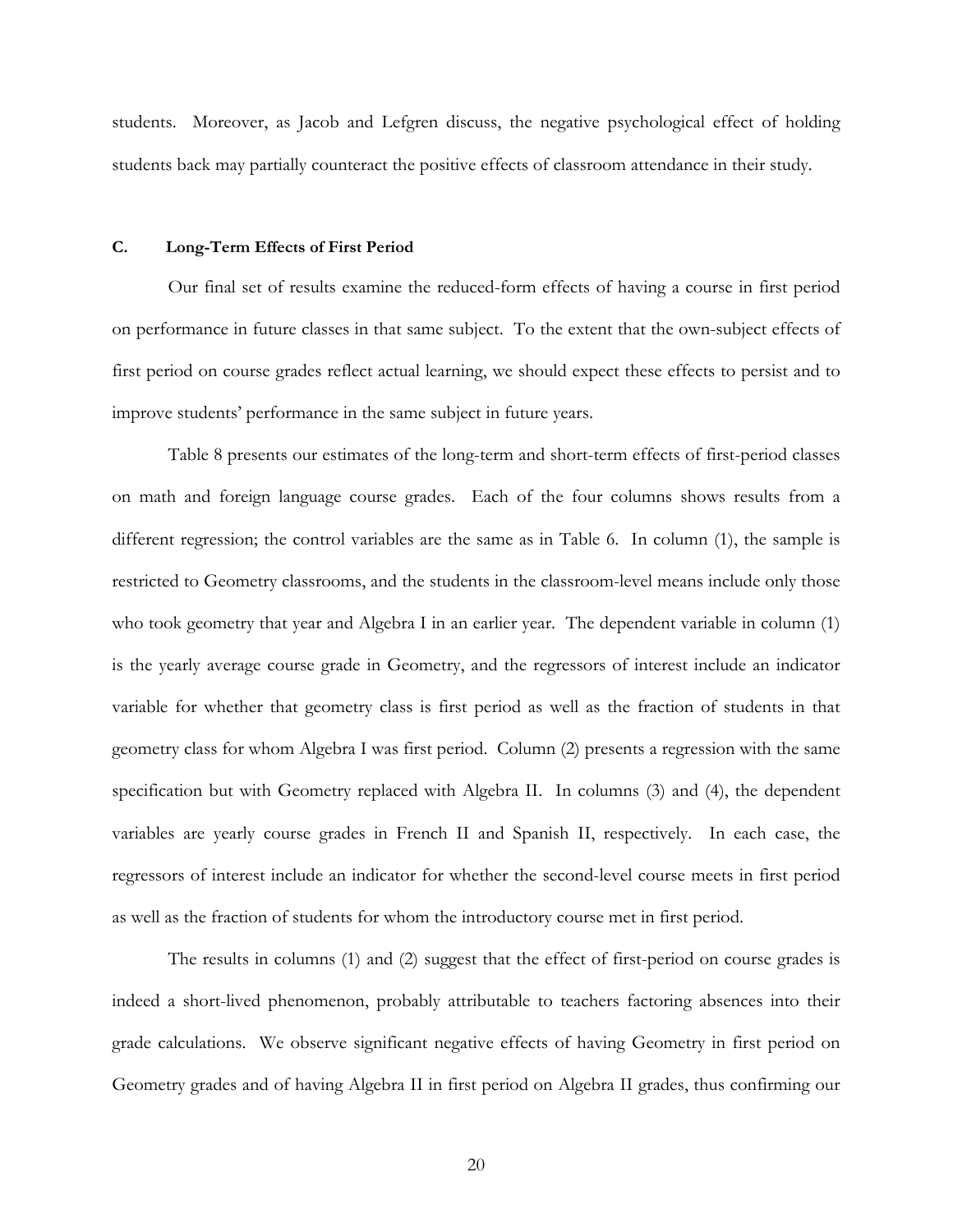results from Table 6. However, we observe small and precisely-estimated positive effects of having Algebra I in first period on both Geometry and Algebra II grades. Hence, the negative effect of first period math on math grades does not have a lasting effect on student performance in a related math course in the following year. Our estimates for French and Spanish classes are imprecise, probably due to the small sample sizes, and we are consequently not able to draw clear inferences from the results in columns (3) and (4).

## **V. Conclusion**

 This study exploits quasi-random variation in the ordering of courses over the day to estimate the degree to which the returns to classroom attendance vary across course subject and the degree to which attending class in one subject has spillover effects onto learning in other subjects. We find that having a class in first period reduces grades in that course and has little effect on longterm grades or grades in related subjects. We also find suggestive evidence of moderate-sized ownsubject and cross-subject effects on test scores, particularly for math classes.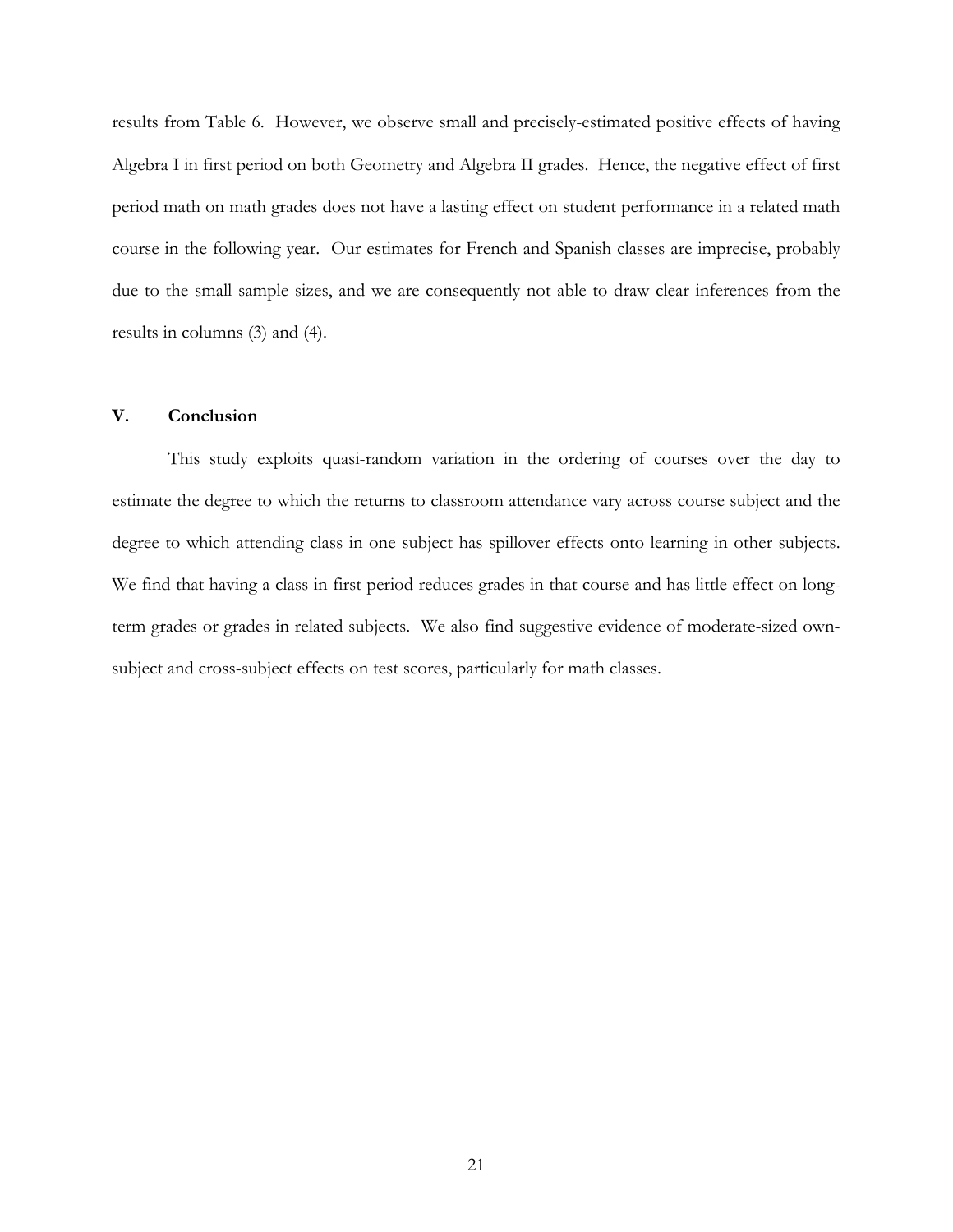# **References**

Aaronson, Daniel, Lisa Barrow, and William Sander. 2007. "Teachers and Student Achievement in the Chicago Public High Schools." *Journal of Labor Economics, 25*(1), 95–135.

Card, David. 1999. "The Causal Effect of Education on Earnings." In Orley Ashenfelter and David Card, eds., *Handbook of Labor Economics*. Volume 3, Number 3, pp. 1801-63. Amsterdam: Elsevier Science.

Chicago Public Schools. 2009. "Why Teach at CPS?" Department of Human Resources. Available at: http://www.cps-humanresources.org/careers/salary.htm

Chingos, Matt and Marty West. 2009. "Are Classroom Effectiveness and Subject Expertise Valued Outside of Teaching?" Unpublished manuscript.

Cooper, Harris, Barbara Nye, Kelly Charlton, James Lindsay, and Scott Greathouse. 1996. "The Effects of Summer Vacation on Achievement Test Scores: A Narrative and Meta-Analytic Review." *Review of Educational Research*, *66*(3), pp. 227-68. 1996.

Cravey, Beth Reese. 2009. "Art, Music Teachers Among Clay School Cuts Sought." *The Florida Times-Union*. 27 February.

Cullen, Julia B., Brian A. Jacob, and Steven Levitt. 2005. "The Impact of School Choice on Student Outcomes: An Analysis of the Chicago Public Schools." *Journal of Public Economics, 89*(5-6): 729-60.

Cullen, Julia B., Brian A. Jacob, and Steven Levitt. 2006. "The Effect of School Choice on Student Outcomes: Evidence from Randomized Lotteries." *Econometrica*, *74*(5): 1191-230.

Dee, Thomas S. and Sarah R. Cohodes. 2008. "Out-of-Field Teachers and Student Achievement: Evidence from Matched-Pairs Comparisons." *Public Finance Review*, *36*(1), pp. 7-32.

Dills, Angela K. and Rey Hernández-Julián. 2008. "Course Scheduling and Academic Performance." *Economics of Education Review*, *27*(6), pp. 646-54.

Dobkin, Carlos, Ricard Gil, and Justin Marion. Under revision. "Causes and Consequences of Skipping Class in College." *Economics of Education Review*.

Eisner, Elliot W. 2004. *The Arts and the Creation of Mind*. New Haven, CT: Yale University Press.

Greenspan, Alan. 2000. "The Economic Importance of Improving Math-Science Education." Testimony before the Committee on Education and the Workforce, U.S. House of Representatives. September 21. http://www.federalreserve.gov/boarddocs/testimony/2000/20000921.htm

Griliches, Zvi. 1979. "Sibling Models and Data in Econometrics: Beginnings of a Survey." *Journal of Political Economy*, *87*(5 part 2), pp. S37-64.

Hansen, Benjamin. Under Revision. "School Year Length and Student Performance: Quasi-Experimental Evidence." *Economics of Education Review*.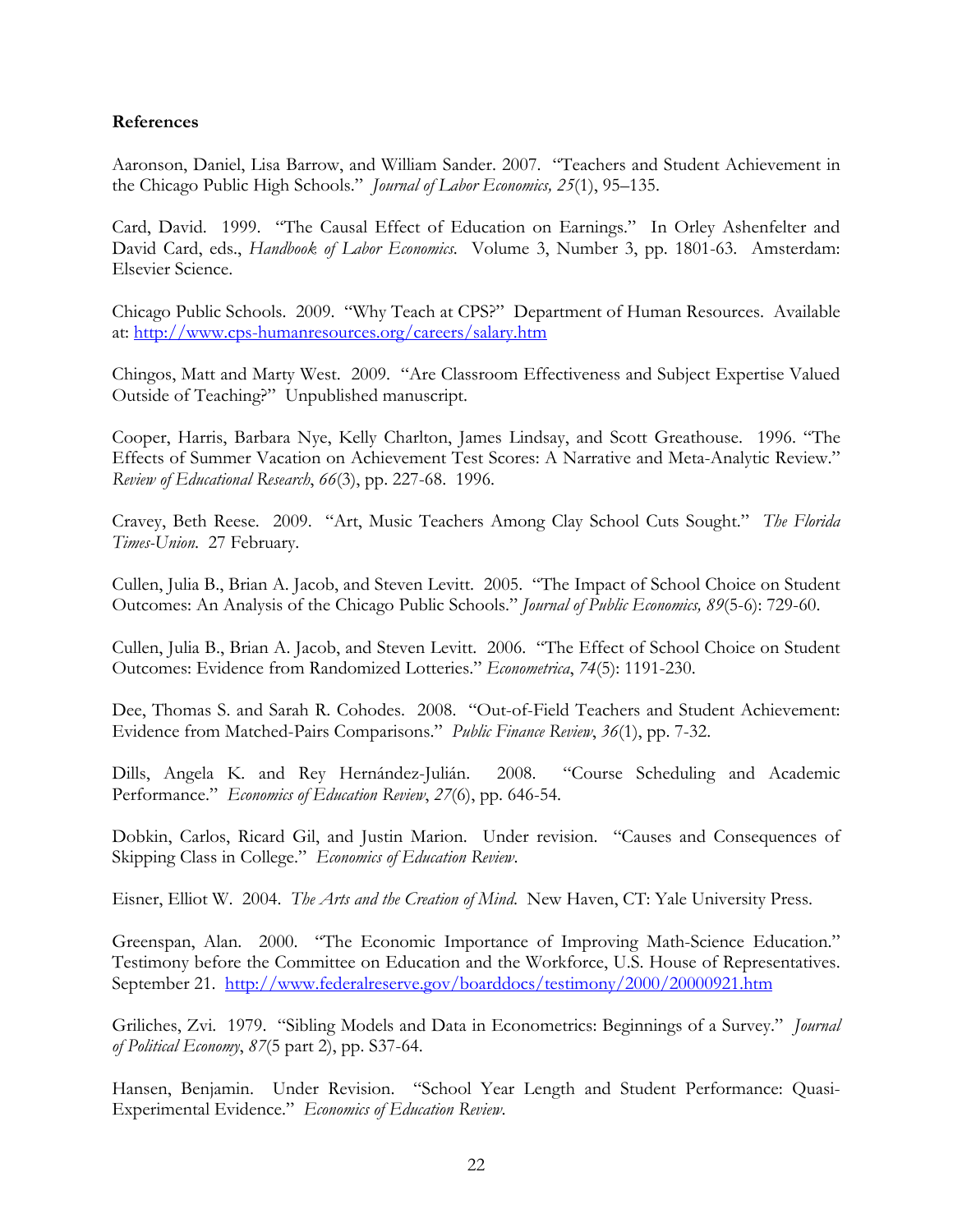Hansen, Karsten T., James J. Heckman, and Kathleen J. Mullen. 2004. "The Effect of Schooling and Ability on Achievement Test Scores." *Journal of Econometrics*, *121*(1-2), pp. 39-98.

Holt, David. 1997. *Primary Arts Education: Contemporary Issues*. New York: Routledge Press.

Ingersoll, Richard M. and David Perda. 2009. "The Mathematics and Science Teacher Shortage: Fact and Myth." Unpublished manuscript.

Jacob, Brian A. 2005. "Accountability, Incentives and Behavior: Evidence from School Reform in Chicago." *Journal of Public Economics*, 89(5-6): 761-96.

Jacob, Brian A. and Lars Lefgren. 2003. "Are Idle Hands the Devil's Workshop? Incapacitation, Concentration, and Juvenile Crime." *American Economic Review*, *93*(5), pp. 1560-77.

Jacob, Brian A. and Lars Lefgren. 2004. "Remedial Education and Student Achievement: A Regression-Discontinuity Analysis." *Review of Economics and Statistics*, *86*(1), pp. 226-44.

Jacob, Brian A. and Lars Lefgren. 2009. "The Effect of Grade Retention on High School Completion." *American Economic Journal: Applied Economics*, *1*(3), pp. 33-58.

Jacob, Brian A. and Steven Levitt. 2003. "Rotten Apples: An Investigation of the Prevalence and Predictors of Teacher Cheating." *Quarterly Journal of Economics*, *118*(3): 843-77.

Jacobson, Louis S., Robert LaLonde, and Daniel G. Sullivan. 2005. "Estimating the Returns to Community College on Displaced Workers." *Journal of Econometrics*, *125*(1-2), pp. 271-304.

Jordan, Jennifer D. 2008. "Arts Education Threatened by Budget Cuts, Say Teachers." *Providence Journal*, 2 November. http://www.projo.com/education/content/arts\_education\_11-02-08\_2MC4S53\_v24.3592d12.html

Krashinsky, Harry. 2009. "How Would One Extra Year of High School Affect Wages? Evidence from a Unique Policy Experiment." Unpublished manuscript.

Los Angeles Unified School District. 2009. "2009-2010 Preparation Salary (T) Table." Available at: http://www.teachinla.com/Research/documents/salarytables/ttable.pdf

Murnane, Richard J.,Judith D. Singer, John D. Willet, James K. Kemple, and Randall J. Olsen. 1991. *Who Will Teach? Policies That Matter*. Cambridge, MA: Harvard University Press.

National Academy of Sciences. 2006. "Rising Above the Gathering Storm: Energizing and Employing America for a Brighter Economic Future." Washington, DC: National Academies Press.

National Math and Science Initiative. 2009. "National Math and Science Initiative Home." http://www.nationalmathandscience.org/

New York City Department of Education. 2009a. "New York City Teacher Salary." Available at: http://schools.nyc.gov/TeachNYC/SalaryBenefits/Salary/default.htm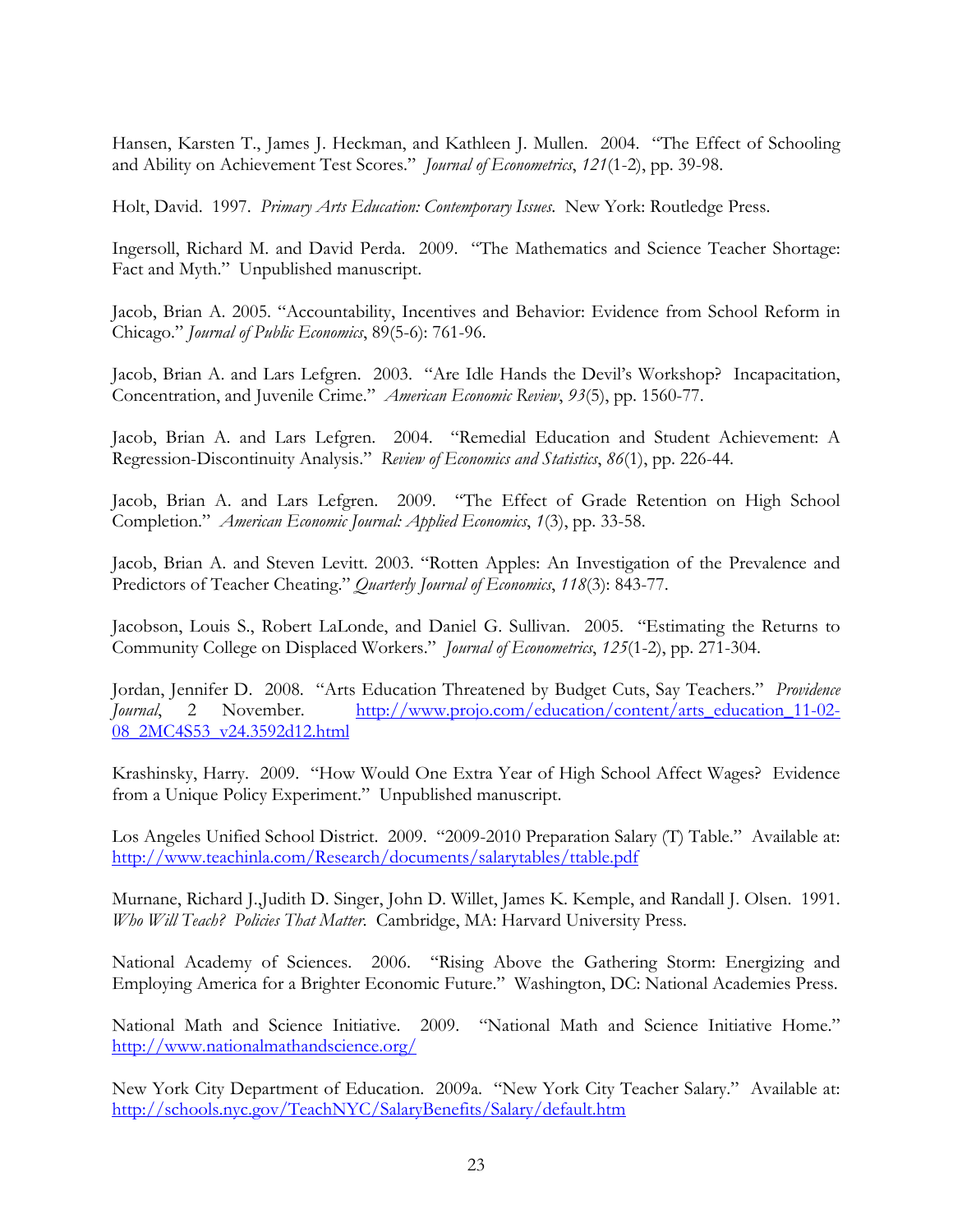New York City Department of Education. 2009b. "Scholarships, Incentives, and Special Programs." Available at: http://www.teachnycprograms.net/

Riggins, Thomas. 2009. "Music Education and the Schools." *Political Affairs Magazine Editors Blog*. February 13. http://paeditorsblog.blogspot.com/2009/02/music-education-and-schools.html

Rochester, J. Martin. 2002. *Class Warfare: Besieged Schools, Bewildered Parents, Betrayed Kids, and the Attack on Excellence*. New York: Encounter Books.

Schmidt, Rebecca Anne. 2008. "Passing Rates in Early Period Courses: The 2005-2006 School Year." Department of Applied Research, Chicago Public Schools Office of Research, Evaluation, and Accountability.

Van Harken, Joseph. 2003. "Budgets Cut Student Experience." CNN, 20 August. http://www.cnn.com/2003/EDUCATION/08/13/sprj.sch.cuts/

The Winston Group. 2006. "Math and Science Education and United States Competitiveness: Does the Public Care?" Study conducted for the American Council on Education. Available at: http://www.solutionsforourfuture.org/site/DocServer/Global\_Competitiveness\_Executive\_Summ ary.pdf?docID=641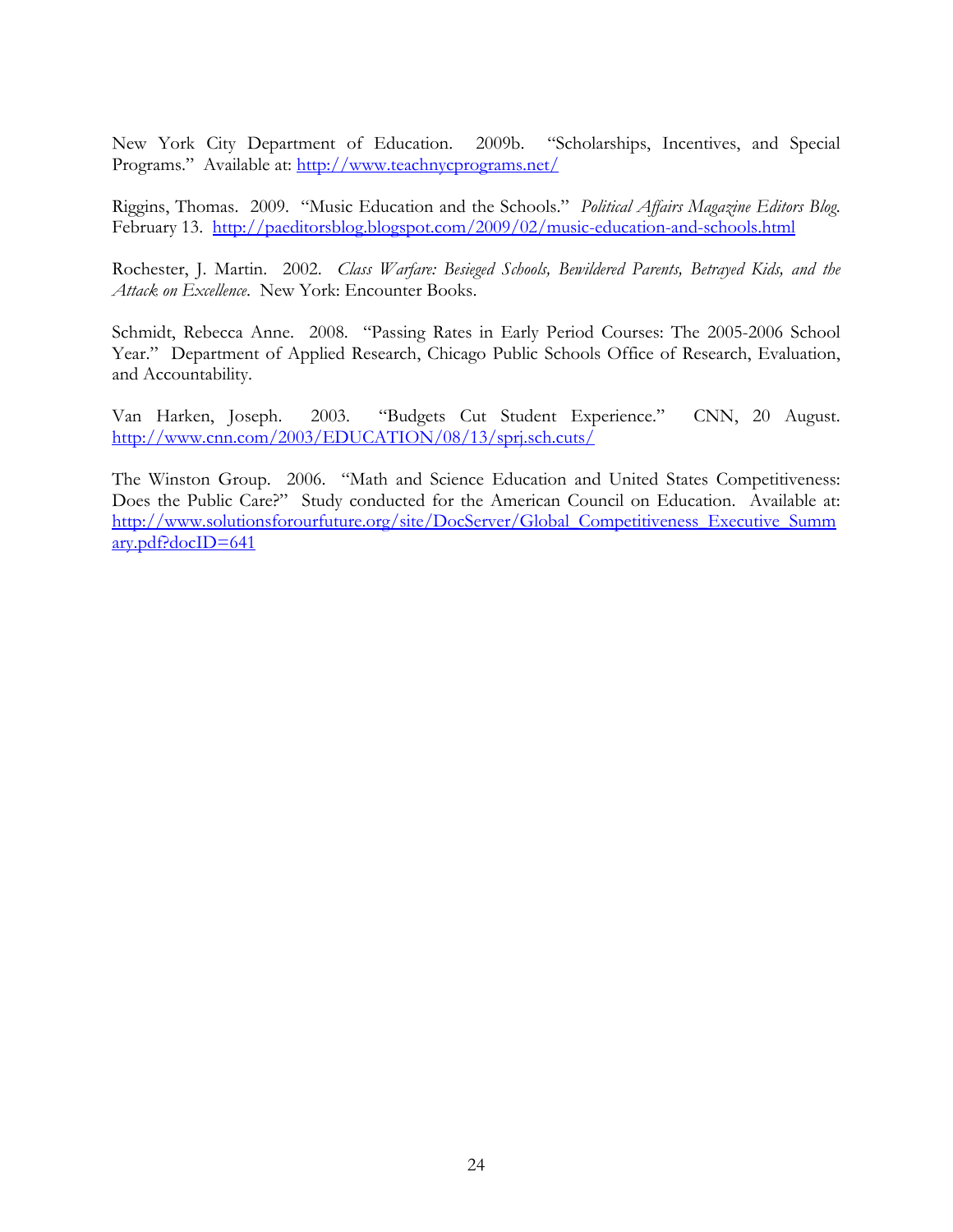

**Figure 1. Absences, Course Grades, and Test Score Growth by Math and English Period** 

Notes to Figure 1: See notes to Table 2. Means are calculated using classroom-level data, weighted by the number of students in that racial category in that class. Panels A, C, and E show data on math classes, and panels B, D, and F show data on English classes, both broken down by the period of the day in which the class meets. Year-long absences in math or English are measured separately for each classroom as the sum of average fall and average spring absences in that subject. Year-long course grade is measured separately for each classroom as the average of the average fall and average spring grade in that subject. Spring and fall test scores for each student are measured as the average of available tests; students who do not take the tests do not count in the classroom means. Test score growth is computed as the change from fall to spring in that classroom's average.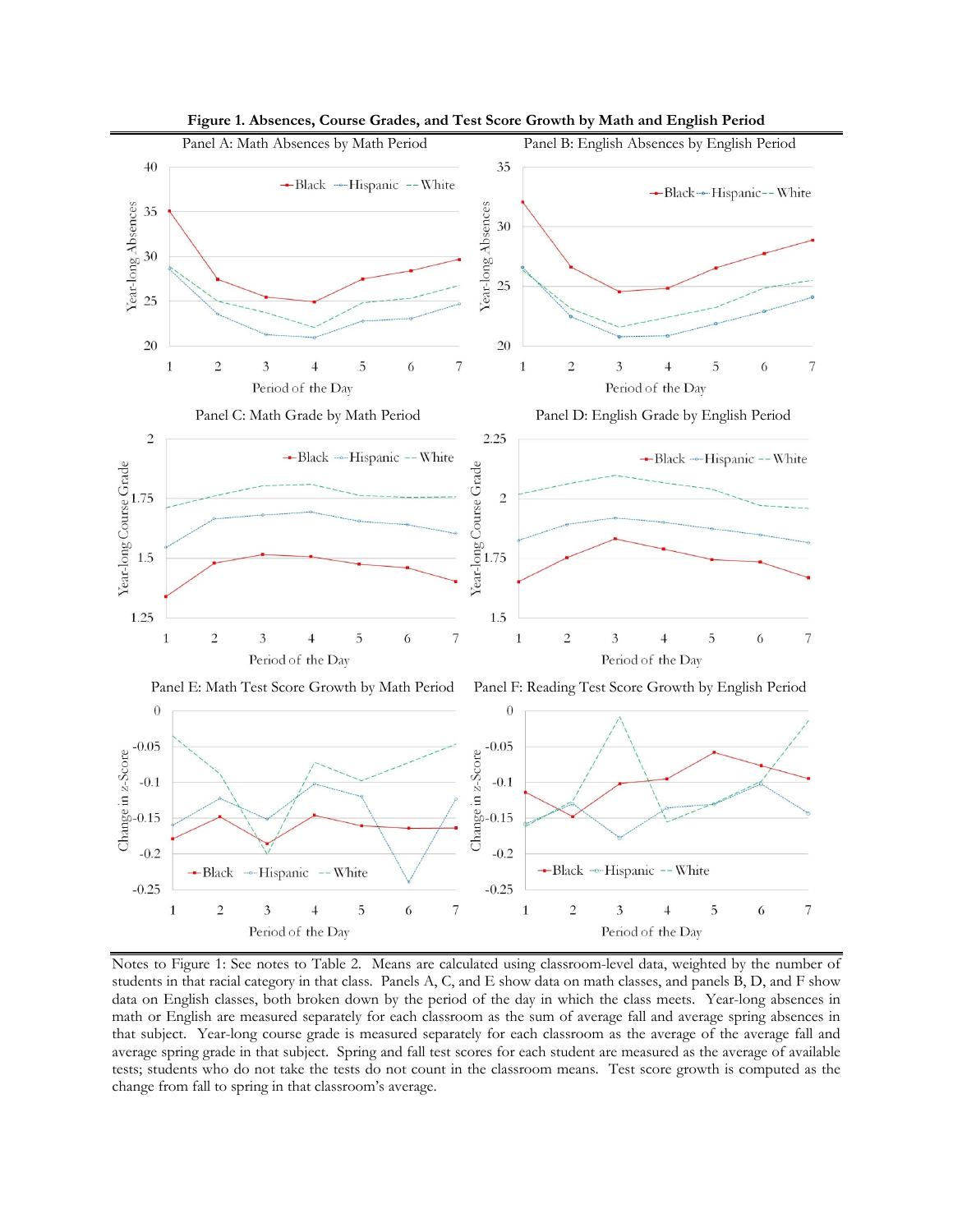|                    | Period is |                 |      |      |      |      |      |  |  |
|--------------------|-----------|-----------------|------|------|------|------|------|--|--|
| Course Subject     | 1st       | 2 <sub>nd</sub> | 3rd  | 4th  | 5th  | 6th  | 7th  |  |  |
| Mathematics        | 0.14      | 0.14            | 0.14 | 0.15 | 0.14 | 0.14 | 0.14 |  |  |
| Science            | 0.12      | 0.12            | 0.12 | 0.12 | 0.12 | 0.12 | 0.13 |  |  |
| English            | 0.21      | 0.20            | 0.19 | 0.19 | 0.19 | 0.19 | 0.19 |  |  |
| Social Studies     | 0.14      | 0.15            | 0.14 | 0.15 | 0.14 | 0.15 | 0.14 |  |  |
| Foreign Language   | 0.06      | 0.06            | 0.06 | 0.06 | 0.06 | 0.06 | 0.06 |  |  |
| <b>Business</b>    | 0.06      | 0.06            | 0.06 | 0.06 | 0.06 | 0.06 | 0.06 |  |  |
| Art, Music, & P.E. | 0.20      | 0.21            | 0.23 | 0.22 | 0.22 | 0.21 | 0.21 |  |  |
| Shop               | 0.05      | 0.04            | 0.04 | 0.03 | 0.04 | 0.04 | 0.04 |  |  |
| Vocational         | 0.03      | 0.02            | 0.02 | 0.02 | 0.02 | 0.02 | 0.02 |  |  |
| Other              | 0.01      | 0.00            | 0.01 | 0.00 | 0.00 | 0.00 | 0.00 |  |  |

Table 1. Distribution of Course Offerings by Period of the Day, Chicago Public High Schools, 1993/94-2005/06

*Source* : Chicago Public Schools High School Transcripts Data, 1993/94-2005/06.

*Notes* : Unweighted means from classroom by semester-level data are shown. Charter, magnet, and vocational schools are dropped from the sample, as are classes meeting in periods eight or later. Course subject is identified from the course number. Supplementary tutoring courses are reclassified as "other."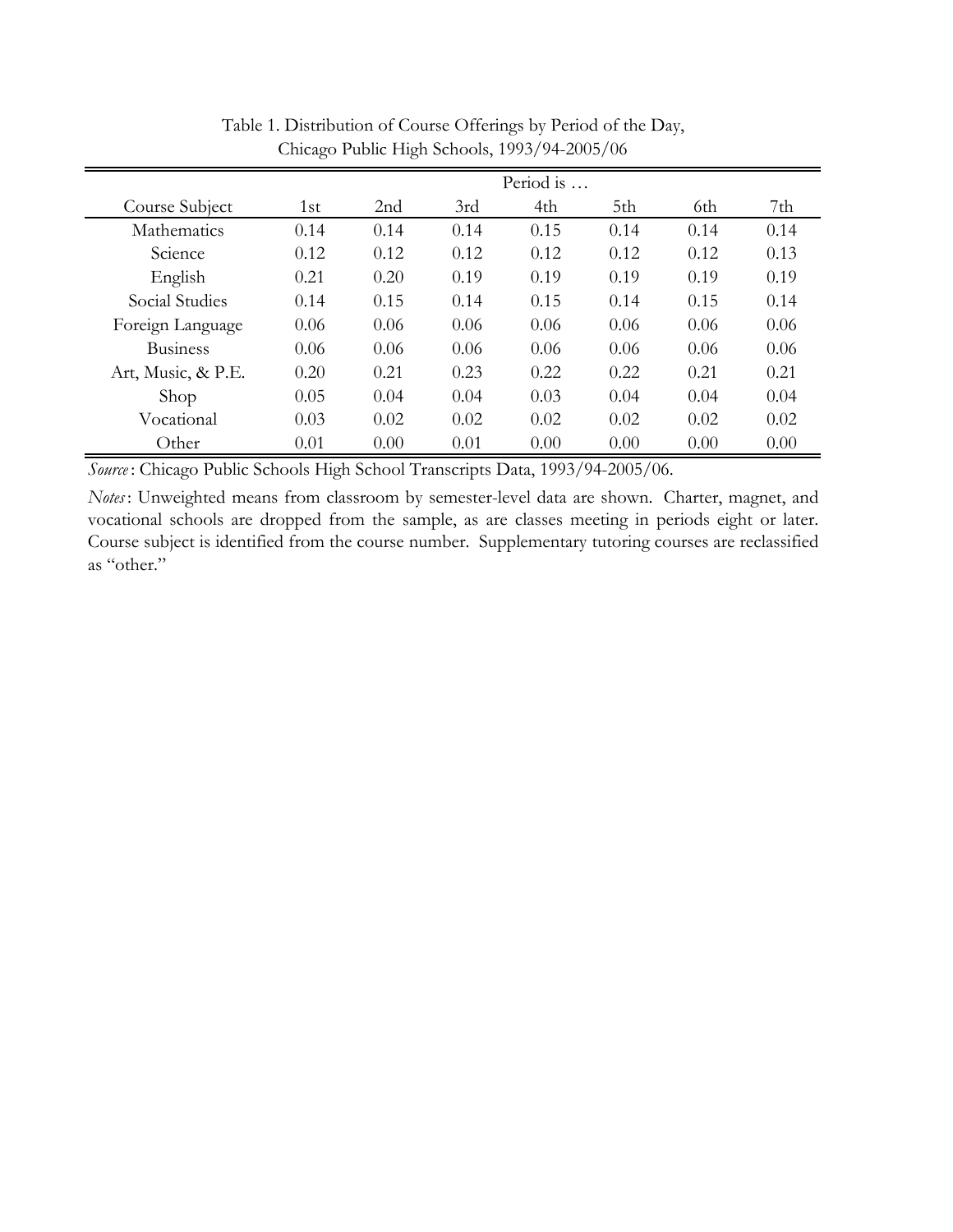|     |                                  | (1)      | (2)            | (3)     | (4)        | (5)                  | (6)     | (7)               | (8)      | (9)                  | (10)                   |
|-----|----------------------------------|----------|----------------|---------|------------|----------------------|---------|-------------------|----------|----------------------|------------------------|
|     |                                  |          | Math is Period |         |            | T-Tests for Equality |         | English is Period |          | T-Tests for Equality |                        |
|     |                                  | 1        | $\overline{c}$ | $3 - 7$ | 1 vs. 2    | 1 vs. 3-7            | -1      | 2                 | $3 - 7$  | 1 vs. 2              | $1 \text{ vs. } 3 - 7$ |
|     | Student Characteristics:         |          |                |         |            |                      |         |                   |          |                      |                        |
| 1.  | Math ITBS Z-Score (8th Grade)    | 0.06     | 0.06           | 0.08    | 0.10       | $-1.03$              | $-0.02$ | 0.01              | 0.03     | $-2.36$ **           | $-4.03$ **             |
| 2.  | Reading ITBS Z-Score (8th Grade) | 0.03     | 0.04           | 0.04    | $-0.27$    | $-0.70$              | $-0.04$ | $-0.02$           | $-0.01$  | $-1.64$              | $-3.11$ **             |
| 3.  | Male                             | 0.48     | 0.49           | 0.49    | $-1.81$ *  | $-2.44$ **           | 0.48    | 0.48              | 0.49     | $-1.86$ *            | $-2.53$ **             |
| 4.  | White                            | 0.09     | 0.09           | 0.10    | 0.27       | $-3.92$ **           | 0.09    | 0.09              | 0.10     | $-1.31$              | $-4.08$ **             |
| 5.  | Black                            | 0.56     | 0.55           | 0.51    | 1.23       | $6.45**$             | 0.55    | 0.54              | 0.51     | 1.59                 | $5.85$ **              |
| 6.  | Asian                            | 0.03     | 0.04           | 0.04    | $-0.83$    | $-3.31$ **           | 0.03    | 0.04              | 0.04     | $-2.71$ **           | $-3.52$ **             |
| 7.  | Hispanic                         | 0.31     | 0.32           | 0.35    | $-1.35$    | $-4.94$ **           | 0.32    | 0.33              | 0.35     | $-0.90$              | $-4.71$ **             |
| 8.  | American Indian                  | $0.00\,$ | 0.00           | 0.00    | $-0.27$    | 0.31                 | 0.00    | 0.00              | $0.00\,$ | $-0.49$              | $-1.29$                |
| 9.  | Free Lunch Eligible              | 0.81     | 0.81           | 0.81    | 0.53       | 1.10                 | 0.81    | 0.81              | 0.81     | 0.32                 | 0.36                   |
| 10. | Special Education                | 0.14     | 0.14           | 0.14    | $-1.77$ *  | $-0.91$              | 0.15    | 0.15              | 0.14     | 0.18                 | $3.32**$               |
| 11. | Lives with Biological Parent     | 0.91     | 0.91           | 0.92    | $-0.72$    | $-3.20$ **           | 0.91    | 0.91              | 0.92     | $-3.33$ **           | $-6.51$ **             |
| 12. | Enrolled in Bilingual Education  | 0.37     | 0.37           | 0.41    | $-0.83$    | $-5.77$ **           | 0.38    | 0.38              | 0.41     | $-0.59$              | $-4.59$ **             |
| 13. | Age                              | 15.49    | 15.41          | 15.38   | $4.77$ **  | $6.45**$             | 15.76   | 15.66             | 15.60    | $6.15**$             | $10.43$ **             |
| 14. | Grade 9                          | 0.35     | 0.38           | 0.40    | $-3.64$ ** | $-6.66$ **           | 0.32    | 0.35              | 0.37     | $-4.30$ **           | $-7.85$ **             |
| 15. | Grade 10                         | 0.31     | 0.31           | 0.30    | $-1.21$    | 0.91                 | 0.24    | 0.25              | 0.25     | $-2.37$ **           | $-2.17$ **             |
| 16. | Grade 11                         | 0.23     | 0.21           | 0.21    | $3.40**$   | 4.81 $**$            | 0.22    | 0.20              | 0.20     | 4.68 **              | $5.78$ **              |
| 17. | Grade12                          | 0.11     | 0.10           | 0.09    | $3.99**$   | 4.93 $**$            | 0.22    | 0.20              | $0.18\,$ | $3.07**$             | $8.56$ **              |
|     | Classroom Characteristics:       |          |                |         |            |                      |         |                   |          |                      |                        |
| 18. | Advanced Classroom               | $0.08\,$ | 0.07           | 0.07    | $2.38$ **  | $2.65$ **            | 0.03    | 0.02              | 0.02     | 4.11 **              | $6.95$ **              |
| 19. | Low-level Classroom              | 0.06     | 0.07           | 0.07    | $-2.00$ ** | $-3.69$ **           | 0.03    | 0.04              | 0.04     | $-2.14$ **           | $-4.61$ **             |
| 20. | <b>Bilingual Classroom</b>       | 0.01     | 0.01           | 0.01    | $1.95**$   | 0.19                 | 0.07    | 0.05              | 0.06     | 4.79 **              | $3.79**$               |
| 21. | Class Size                       | 23.30    | 23.64          | 23.46   | $-2.72$ ** | $-1.52$              | 23.29   | 23.66             | 23.44    | $-3.39$ **           | $-1.49$                |
|     | Neighborhood Characteristics:    |          |                |         |            |                      |         |                   |          |                      |                        |
| 22. | Mean Education                   | 11.87    | 11.92          | 11.91   | $-3.09$ ** | $-1.96$ **           | 11.84   | 11.88             | 11.88    | $-3.46$ **           | $-2.51$ **             |
| 23. | Percent in Poverty               | 0.25     | 0.25           | 0.24    | $1.73*$    | 4.89 $**$            | 0.25    | 0.25              | 0.24     | $2.51$ **            | $6.70**$               |
| 24. | Median Family Income             | 31,565   | 32,035         | 32,329  | $-2.33$ ** | $-4.01$ **           | 31,611  | 32,372            | 32,779   | $-4.00$ **           | $-6.54$ **             |
| 25. | Percent Latino                   | 0.25     | 0.25           | 0.27    | 0.51       | $-2.90$ **           | 0.26    | 0.26              | 0.27     | 0.33                 | $-3.14$ **             |
| 26. | Percent Black                    | 0.51     | 0.50           | 0.46    | 1.38       | $6.62**$             | 0.50    | 0.49              | 0.46     | $1.72 *$             | $6.37**$               |
| 27. | High School Graduate             | 0.64     | 0.64           | 0.64    | $-3.32$ ** | $-0.40$              | 0.63    | 0.64              | 0.64     | $-4.42$ **           | $-2.43$ **             |
| 28. | College Graduate                 | 0.14     | 0.15           | 0.15    | $-2.97$ ** | $-3.44$ **           | 0.14    | 0.14              | 0.15     | $-4.77$ **           | $-5.28$ **             |
|     | Obs (classrooms)                 | 4,417    | 5,168          | 21,498  | 9,585      | 25,915               | 7,075   | 7,601             | 30,283   | 14,676               | 37,358                 |
|     | Clusters (school-by-year)        |          |                |         | 740        | 753                  |         |                   |          | 750                  | 755                    |

Table 2. Sample Means of Control Variables by Math or English Period, Chicago Public High Schools, 1993-1994 through 2005-2006

*Notes* : See notes to Table 1. The data are organized into <sup>a</sup> classroom by semester panel and are weighted by class size. Only math classrooms are included in the sample in columns (1) to (5), and only English classrooms are included in the sample in columns (6) to (10). ITBS indicates students' scores on the Iowa Test of Basic Skills. The classroom-level data are constructed by taking the average among those students in the classroom who have non-missing values for each variable. Standard errors are clustered at the interaction of school and academic year for the t-tests. \*\* and \* indicate 5% and 10% significance, respectively.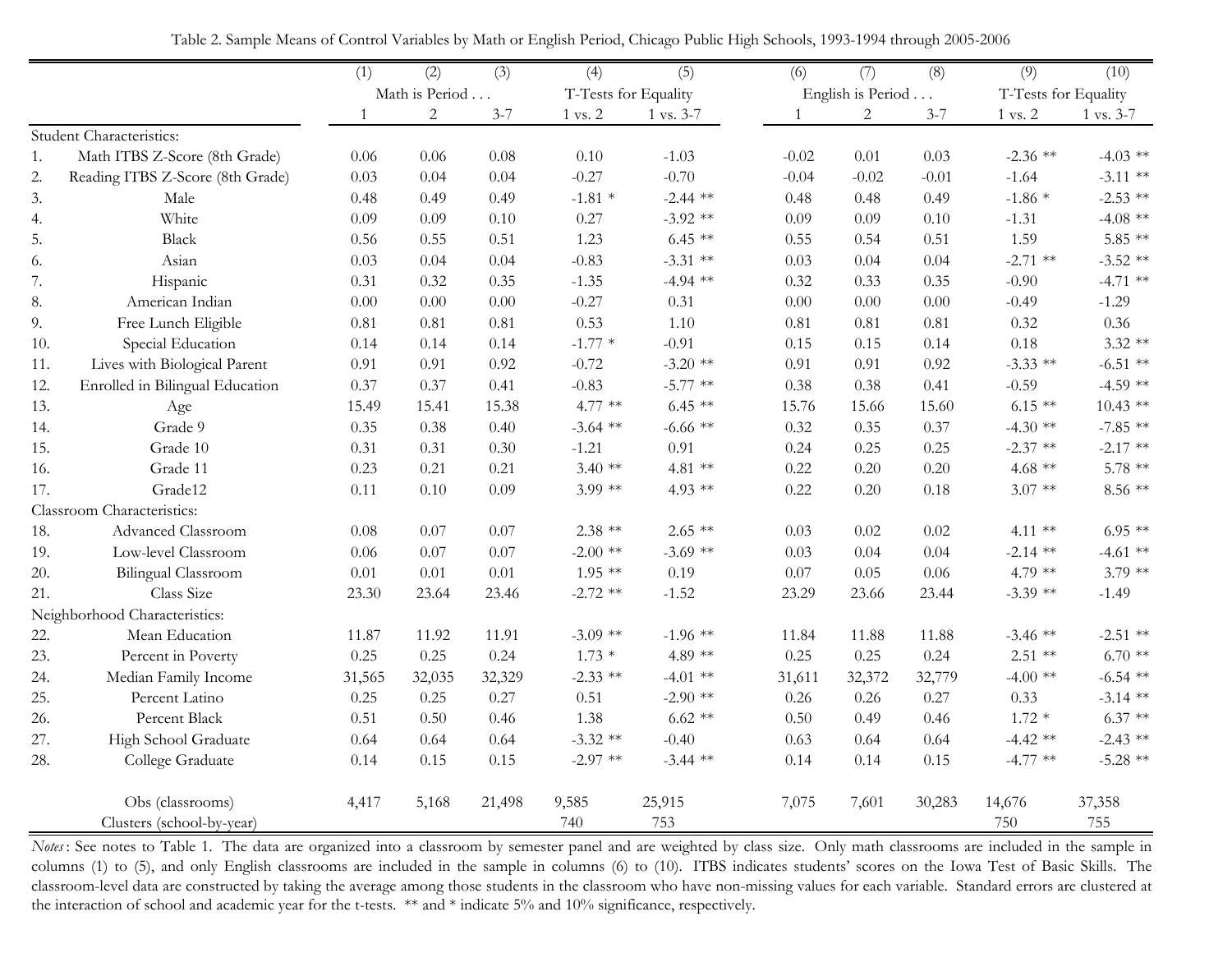|                                                     | (1)                                                                                                   | (2)            | (3)     | (4)                                                                                                                | (5)                    |  | (6)     | (7)               | (8)     | (9)        | (10)                   |  |
|-----------------------------------------------------|-------------------------------------------------------------------------------------------------------|----------------|---------|--------------------------------------------------------------------------------------------------------------------|------------------------|--|---------|-------------------|---------|------------|------------------------|--|
|                                                     |                                                                                                       | Math is Period |         | T-Tests for Equality                                                                                               |                        |  |         | English is Period |         |            | T-Tests for Equality   |  |
|                                                     |                                                                                                       | $\overline{c}$ | $3 - 7$ | 1 vs. 2                                                                                                            | $1 \text{ vs. } 3 - 7$ |  |         | $\mathbf{2}$      | $3 - 7$ | 1 vs. 2    | $1 \text{ vs. } 3 - 7$ |  |
|                                                     | Panel A: Year-Long Absences in Math or English (Math for Columns 1 to 5, English for Columns 6 to 10) |                |         |                                                                                                                    |                        |  |         |                   |         |            |                        |  |
| Absences                                            | 31.70                                                                                                 | 25.55          | 25.06   | $17.40**$                                                                                                          | $16.94$ **             |  | 29.46   | 24.72             | 24.51   | $15.93$ ** | $17.263$ **            |  |
| Obs (classrooms)                                    | 4,417                                                                                                 | 5,168          | 21,498  | 9,585                                                                                                              | 25,915                 |  | 7,075   | 7,601             | 30,283  | 14,676     | 37,358                 |  |
| Clusters (school-by-year)                           |                                                                                                       |                |         | 740                                                                                                                | 753                    |  |         |                   |         | 750        | 755                    |  |
|                                                     |                                                                                                       |                |         |                                                                                                                    | Panel B: Course Grades |  |         |                   |         |            |                        |  |
|                                                     |                                                                                                       |                |         |                                                                                                                    |                        |  |         |                   |         |            |                        |  |
| Math                                                | 1.43                                                                                                  | 1.54           | 1.55    | $-8.96$ **                                                                                                         | $-11.39$ **            |  | 1.57    | 1.53              | 1.52    | $3.43$ **  | $5.99**$               |  |
| Science                                             | 1.69                                                                                                  | 1.65           | 1.66    | $2.54$ **                                                                                                          | $2.07$ **              |  | 1.71    | 1.67              | 1.65    | $3.49**$   | $6.35**$               |  |
| English                                             | 1.81                                                                                                  | 1.75           | 1.77    | $4.22**$                                                                                                           | $3.67**$               |  | 1.73    | 1.81              | 1.81    | $-7.83$ ** | $-9.45**$              |  |
| Social Studies                                      | 1.83                                                                                                  | 1.78           | 1.79    | $3.78$ **                                                                                                          | $3.68$ **              |  | 1.86    | 1.81              | 1.79    | $4.67**$   | $7.65**$               |  |
| Obs (classrooms)                                    | 4,417                                                                                                 | 5,168          | 21,498  | 9,585                                                                                                              | 25,915                 |  | 7,075   | 7,601             | 30,283  | 14,676     | 37,358                 |  |
| Clusters (school-by-year)                           |                                                                                                       |                |         | 740                                                                                                                | 753                    |  |         |                   |         | 750        | 755                    |  |
|                                                     |                                                                                                       |                |         | Panel C: Spring (Post-Treatment) Exam Scores, Taken in April and May, Average of TAP, ACT, and PSAE Test (Z-score) |                        |  |         |                   |         |            |                        |  |
| Math                                                | $-0.04$                                                                                               | $-0.03$        | $-0.01$ | $-0.16$                                                                                                            | $-1.34$                |  | $-0.11$ | $-0.09$           | $-0.08$ | $-1.57$    | $-2.32$ **             |  |
| Science                                             | $-0.07$                                                                                               | $-0.05$        | $-0.05$ | $-0.62$                                                                                                            | $-0.71$                |  | $-0.09$ | $-0.11$           | $-0.07$ | 0.75       | $-0.58$                |  |
| Reading                                             | $-0.07$                                                                                               | $-0.05$        | $-0.05$ | $-0.88$                                                                                                            | $-1.31$                |  | $-0.13$ | $-0.12$           | $-0.11$ | $-0.75$    | $-1.44$                |  |
| English                                             | $-0.04$                                                                                               | $-0.04$        | $-0.05$ | 0.11                                                                                                               | 0.43                   |  | $-0.10$ | $-0.12$           | $-0.08$ | 0.78       | $-0.82$                |  |
| Obs (classrooms)                                    | 2,936                                                                                                 | 3,492          | 14,464  | 6,428                                                                                                              | 17,400                 |  | 4,846   | 5,206             | 21,021  | 10,052     | 25,867                 |  |
| Clusters (school-by-year) <sup><math>a</math></sup> |                                                                                                       |                |         | 651                                                                                                                | 666                    |  |         |                   |         | 714        | 723                    |  |

Table 3. Sample Means of Absences, Course Grades, and Test Scores by Period of Math or English Class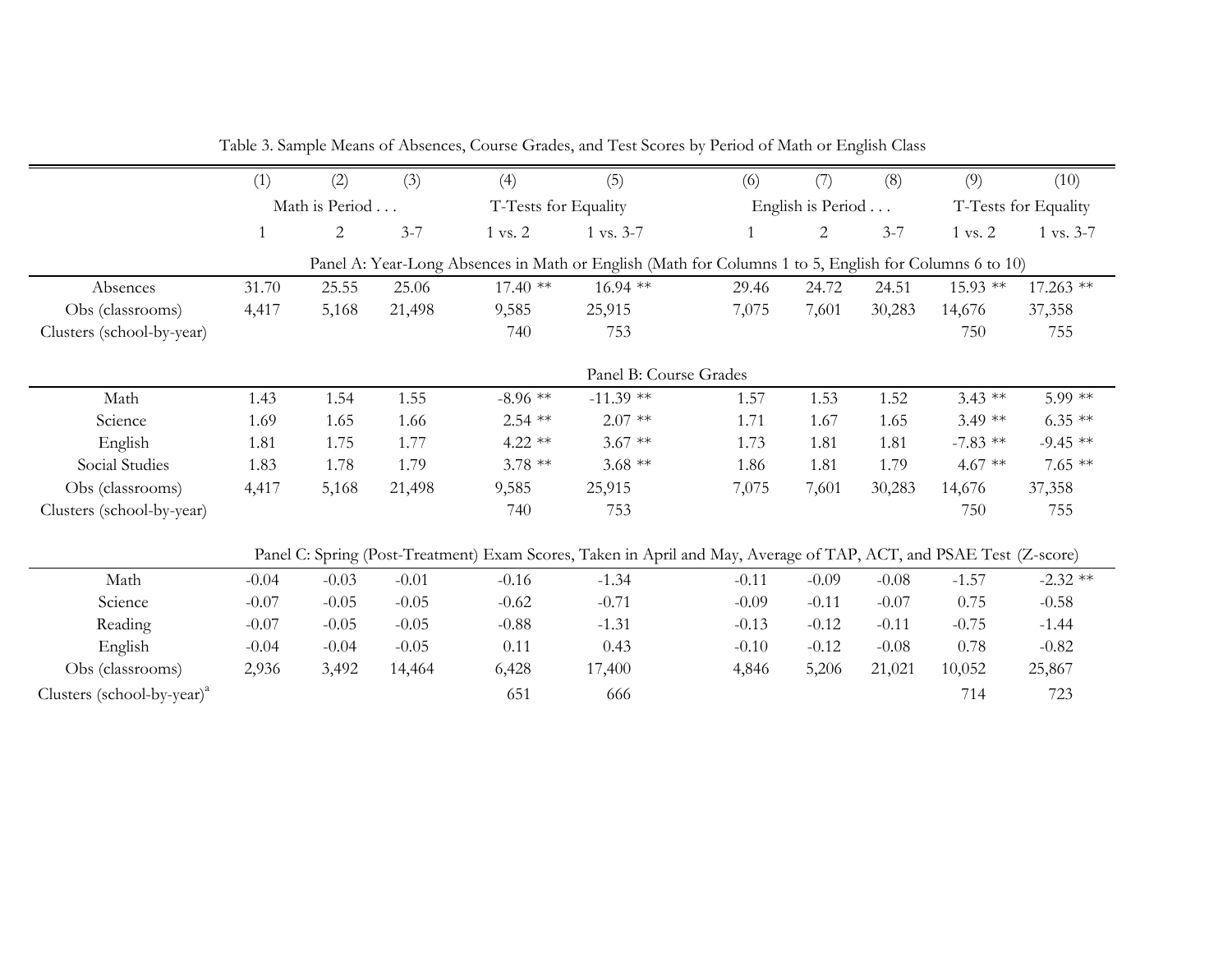| Table 3: Continued                                                                                              |       |      |       |       |         |         |         |         |         |            |  |
|-----------------------------------------------------------------------------------------------------------------|-------|------|-------|-------|---------|---------|---------|---------|---------|------------|--|
| Panel D: Fall (Pre-/During-Treatment) Exam Scores, Taken in October, Average of EXPLORE and PLAN Test (Z-score) |       |      |       |       |         |         |         |         |         |            |  |
| Math                                                                                                            | 0.05  | 0.04 | 0.05  | 0.26  | $-0.22$ | $-0.04$ | $-0.04$ | $-0.02$ | $-0.05$ | $-1.78*$   |  |
| Science                                                                                                         | 0.04  | 0.02 | 0.03  | 0.88  | 0.57    | $-0.06$ | $-0.05$ | $-0.03$ | $-0.62$ | $-2.16$ ** |  |
| Reading                                                                                                         | 0.02  | 0.01 | 0.02  | 0.56  | 0.22    | $-0.04$ | $-0.05$ | $-0.04$ | 0.54    | 0.06       |  |
| English                                                                                                         | 0.02  | 0.02 | 0.02  | 0.21  | $-0.03$ | $-0.06$ | $-0.06$ | $-0.04$ | 0.12    | $-1.18$    |  |
| Obs (classrooms)                                                                                                | 1,277 | .493 | 6,149 | 2,770 | 7,426   | 1,999   | 2,339   | 9,402   | 4,338   | 11,401     |  |
| Clusters (school-by-year) <sup><math>\alpha</math></sup>                                                        |       |      |       | 248   | 252     |         |         |         | 253     | 254        |  |

*Notes* : See notes to Table 2 and Figure 1. \*\* and \* indicate 5% and 10% significance, respectively.

 $^{\text{a}}$  In panels C and D, the sample size varies across tests. The sample size reported in columns (1) to (5) is the sample size for the math test, and the sample size reported in columns (6) to (10) is the sample size for the reading test. For panel C, the total number of math classrooms (added across columns (1) to (3)) with non-missing observations is 20,892 for math scores, 5,239 for science scores, 23,885 for reading scores, and 5,247 for English scores; the total number of English classrooms (added across columns (6) to (8)) with non-missing observations is 27,015 for math scores, 6,942 for science scores, 31,073 for reading scores, and 6,947 for English scores. For panel D, the total number of math classrooms (added across columns (1) to (3)) with non-missing observations is 8,919 for math scores, 8,914 for science scores, 8,915 for reading scores, and 8,918 for English scores; the total number of English classrooms (added across columns (6) to (8)) with non-missing observations is 13,742 for math scores, 13,735 for science scores, 13,740 for reading scores, and 13,741 for English scores.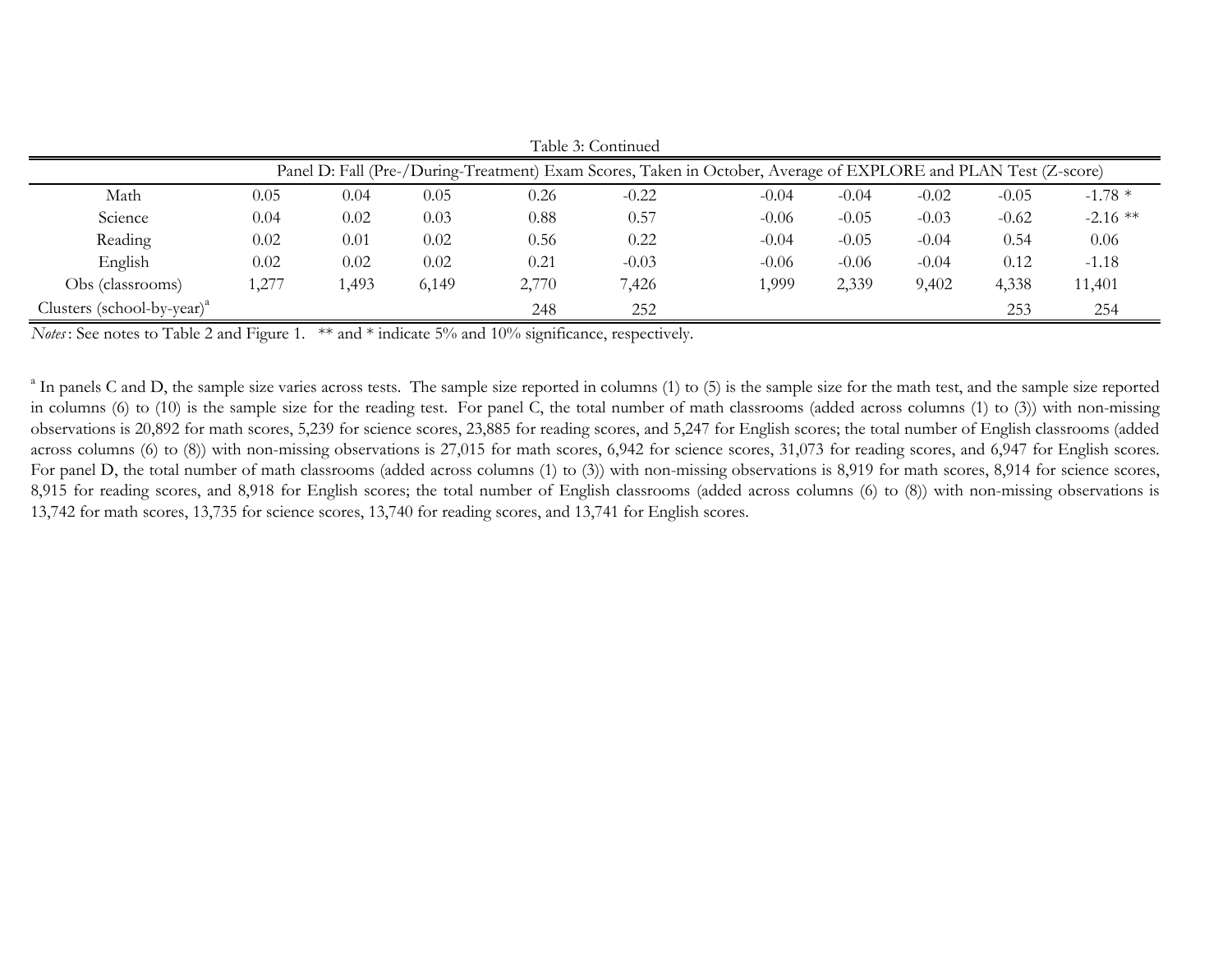|                           | (1)                   | (2)                                          | (3)                   | (4)                   | (5)                                             | (6)                   | (7)                   | (8)                   |  |
|---------------------------|-----------------------|----------------------------------------------|-----------------------|-----------------------|-------------------------------------------------|-----------------------|-----------------------|-----------------------|--|
|                           |                       | Math classrooms sample in columns (1) to (4) |                       |                       | English classrooms sample in columns (5) to (8) |                       |                       |                       |  |
|                           |                       | Panel A: Absences in Math                    |                       |                       | Panel B: Absences in English                    |                       |                       |                       |  |
| First Period              | 6.555<br>$(0.372)$ ** | 6.296<br>$(0.323)$ **                        | 6.352<br>$(0.298)$ ** | 6.415<br>$(0.291)$ ** | 4.905<br>$(0.278)$ **                           | 4.401<br>$(0.242)$ ** | 4.458<br>$(0.210)$ ** | 4.594<br>$(0.214)$ ** |  |
| $R^2$                     | 0.02                  | 0.26                                         | 0.41                  | 0.43                  | 0.01                                            | 0.28                  | 0.44                  | 0.44                  |  |
| Obs (classrooms)          | 31,143                | 31,143                                       | 31,143                | 28,715                | 44,990                                          | 44,990                | 44,990                | 40,260                |  |
| Clusters (school-by-year) | 753                   | 753                                          | 753                   | 753                   | 755                                             | 755                   | 755                   | 755                   |  |
|                           |                       | Panel D: Spring English Grade                |                       |                       |                                                 |                       |                       |                       |  |
| First Period              | $-0.120$              | $-0.128$                                     | $-0.125$              | $-0.124$              | $-0.081$                                        | $-0.089$              | $-0.093$              | $-0.101$              |  |
|                           | $(0.010)$ **          | $(0.008)$ **                                 | $(0.008)$ **          | $(0.008)$ **          | $(0.008)$ **                                    | $(0.007)$ **          | $(0.007)$ **          | $(0.007)$ **          |  |
| $R^2$                     | 0.00                  | 0.24                                         | 0.31                  | 0.35                  | 0.00                                            | 0.30                  | 0.35                  | 0.38                  |  |
| Obs (classrooms)          | 31,083                | 31,083                                       | 31,083                | 28,662                | 44,959                                          | 44,959                | 44,959                | 40,234                |  |
| Clusters (school-by-year) | 753                   | 753                                          | 753                   | 753                   | 755                                             | 755                   | 755                   | 755                   |  |
|                           |                       | Panel E: Fall Math Grade                     |                       |                       | Panel F: Fall English Grade                     |                       |                       |                       |  |
| First Period              | $-0.120$              | $-0.127$                                     | $-0.121$              | $-0.121$              | $-0.096$                                        | $-0.099$              | $-0.102$              | $-0.106$              |  |
|                           | $(0.011)$ **          | $(0.009)$ **                                 | $(0.008)$ **          | $(0.008)$ **          | $(0.009)$ **                                    | $(0.008)$ **          | $(0.007)$ **          | $(0.007)$ **          |  |
| $R^2$                     | 0.00                  | 0.27                                         | 0.35                  | 0.38                  | $0.00\,$                                        | 0.29                  | 0.34                  | 0.38                  |  |
| Obs (classrooms)          | 31,081                | 31,081                                       | 31,081                | 28,653                | 44,985                                          | 44,985                | 44,985                | 40,286                |  |
| Clusters (school-by-year) | 753                   | 753                                          | 753                   | 753                   | 755                                             | 755                   | 755                   | 755                   |  |

Table 4. Reduced-Form OLS Results: Effects of First Period Math and English on Absences, Grades, and Test Scores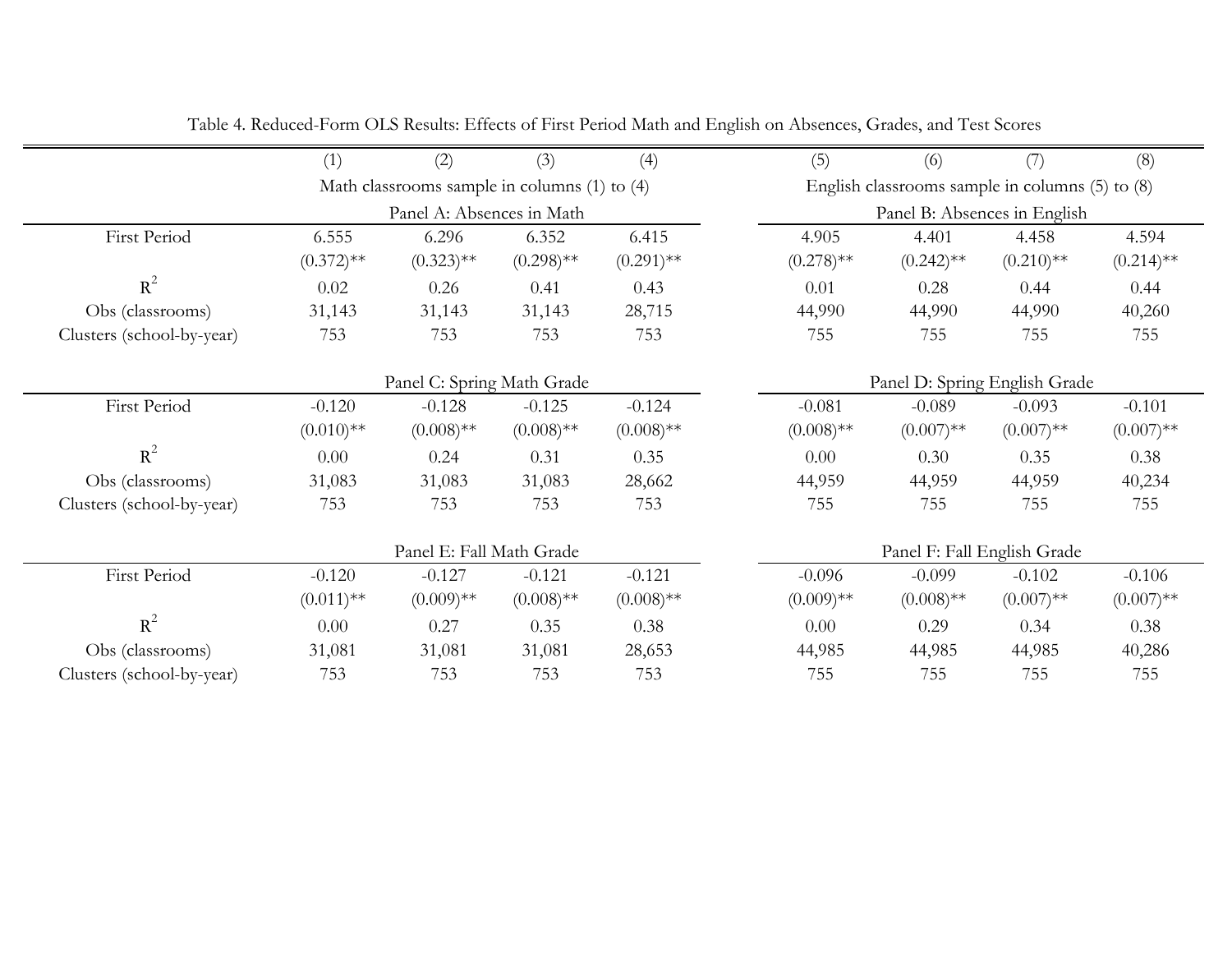|                                            |                            |                                                  |          | Table 4: Continued |          |                                                     |                              |              |  |  |
|--------------------------------------------|----------------------------|--------------------------------------------------|----------|--------------------|----------|-----------------------------------------------------|------------------------------|--------------|--|--|
|                                            |                            | Panel G: Spring Math Exam                        |          |                    |          |                                                     | Panel H: Spring Reading Exam |              |  |  |
| <b>First Period</b>                        | $-0.018$                   | $-0.007$                                         | $-0.013$ | $-0.003$           | $-0.017$ | 0.017                                               | 0.019                        | 0.009        |  |  |
|                                            | (0.015)                    | (0.011)                                          | (0.010)  | (0.009)            | (0.013)  | $(0.009)*$                                          | $(0.008)$ **                 | $(0.007)$ ** |  |  |
| $R^2$                                      | 0.00                       | 0.47                                             | 0.61     | 0.73               | 0.00     | 0.48                                                | 0.57                         | 0.67         |  |  |
| Obs (classrooms)                           | 20,918                     | 20,918                                           | 20,918   | 19,220             | 31,073   | 31,073                                              | 31,073                       | 27,786       |  |  |
| Clusters (school-by-year)                  | 667                        | 667                                              | 667      | 667                | 723      | 723                                                 | 723                          | 723          |  |  |
|                                            | Panel J: Fall Reading Exam |                                                  |          |                    |          |                                                     |                              |              |  |  |
| First Period                               | 0.004                      | 0.010                                            | 0.014    | 0.008              | 0.001    | 0.015                                               | 0.028                        | 0.023        |  |  |
|                                            | (0.020)                    | (0.014)                                          | (0.013)  | (0.010)            | (0.015)  | (0.011)                                             | $(0.011)$ **                 | $(0.009)$ ** |  |  |
| $R^2$                                      | 0.00                       | 0.64                                             | 0.70     | 0.82               | 0.00     | 0.54                                                | 0.59                         | 0.70         |  |  |
| Obs (classrooms)                           | 8,959                      | 8,959                                            | 8,959    | 8,817              | 13,859   | 13,859                                              | 13,859                       | 13,509       |  |  |
| Clusters (school-by-year)                  | 252                        | 252                                              | 252      | 252                | 254      | 254                                                 | 254                          | 254          |  |  |
|                                            |                            | Panel K: Fall-to-Spring Difference in Math Exams |          |                    |          | Panel L: Fall-to-Spring Difference in Reading Exams |                              |              |  |  |
| First Period                               | $-0.008$                   | $-0.023$                                         | $-0.027$ | $-0.028$           | $-0.016$ | $-0.015$                                            | $-0.022$                     | $-0.021$     |  |  |
|                                            | (0.019)                    | (0.019)                                          | (0.019)  | (0.019)            | (0.022)  | (0.022)                                             | (0.021)                      | (0.022)      |  |  |
| $R^2$                                      | 0.00                       | 0.04                                             | 0.08     | 0.08               | 0.00     | 0.02                                                | 0.06                         | 0.06         |  |  |
| Obs (classrooms)                           | 4,231                      | 4,231                                            | 4,231    | 4,203              | 5,436    | 5,436                                               | 5,436                        | 5,394        |  |  |
| Clusters (school-by-year)                  | 228                        | 228                                              | 228      | 228                | 229      | 229                                                 | 229                          | 229          |  |  |
| Student Controls <sup>a</sup>              |                            | Yes                                              | Yes      | Yes                |          | Yes                                                 | Yes                          | Yes          |  |  |
| <b>Classroom Controls</b>                  |                            | Yes                                              | Yes      | Yes                |          | Yes                                                 | Yes                          | Yes          |  |  |
| Neighborhood Controls                      |                            | Yes                                              | Yes      | Yes                |          | Yes                                                 | Yes                          | Yes          |  |  |
| School & Year F.E.                         |                            |                                                  | Yes      | Yes                |          |                                                     | Yes                          | Yes          |  |  |
| Previous 8 <sup>th</sup> Grade Test Scores |                            |                                                  |          | Yes                |          |                                                     |                              | Yes          |  |  |

*Notes* : See notes to Tables <sup>1</sup> to 3 and Figure 1. Within each panel, each column shows results from <sup>a</sup> different ordinary least squares regression using data at the classroom-by-semester level and weighted by class size. The sample for columns (1) to (4) only includes math classrooms, and the sample for columns (5) to (8) only includes English classrooms. Standard errors adjust for clustering at the level of the school by academic year interaction. All of the regressions in panels A, C, and <sup>E</sup> control for the average number of math classes taken by students in the classroom that year or semester, and all of the regressions in panels B, D, and <sup>F</sup> control for the average number of English classes taken. The regressions in panels G through L control for the fraction of students in the classroom with nonmissing test scores and the fractions taking each kind of test. Student, Classroom, and Neighborhood Controls are listed in Table 2. <sup>a</sup>Student controls exclude the ITBS scores, which enter separately as "Previous  $8^{th}$  Grade Test Scores". \*\* and \* indicate 5% and 10% significance, respectively.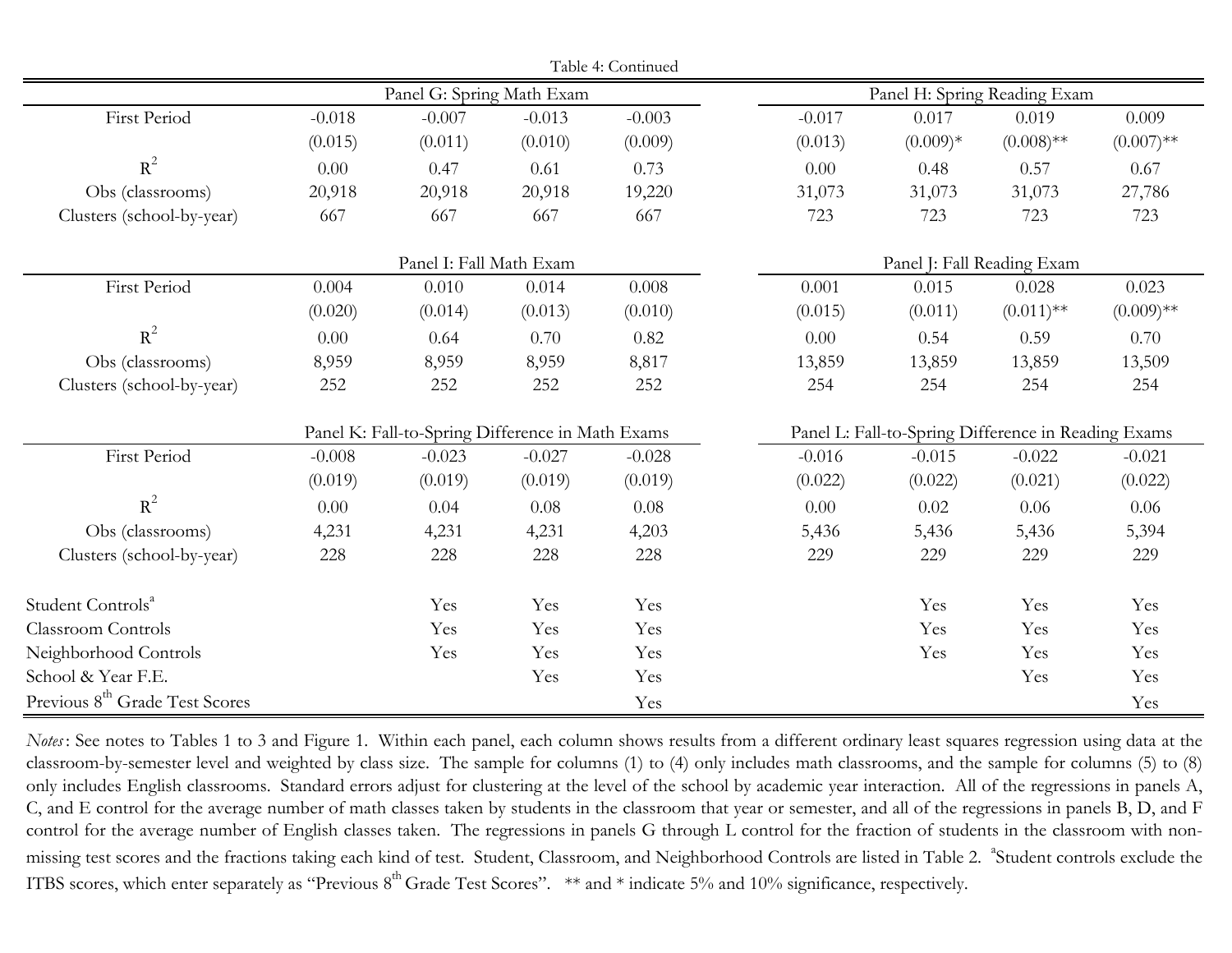|                           | (1)          | (2)          | (3)          | (4)          | (5)                | (6)             | (7)            | (8)                   |
|---------------------------|--------------|--------------|--------------|--------------|--------------------|-----------------|----------------|-----------------------|
|                           |              |              |              |              | Yearly Absences in |                 |                |                       |
| Regressor                 | Math         | Science      | English      | Soc. Studies | Foreign Lang.      | <b>Business</b> | Art/Music/P.E. | Shop/Vocational/Other |
| Math                      | 6.352        | $-1.629$     | $-1.829$     | $-1.697$     | $-1.379$           | $-1.796$        | $-1.376$       | $-1.039$              |
| x First Period            | $(0.298)$ ** | $(0.179)$ ** | $(0.164)$ ** | $(0.166)$ ** | $(0.278)$ **       | $(0.277)$ **    | $(0.156)$ **   | $(0.284)$ **          |
| Science                   | $-1.798$     | 6.604        | $-1.942$     | $-1.698$     | $-1.646$           | $-1.619$        | $-1.548$       | $-1.381$              |
| x First Period            | $(0.174)$ ** | $(0.296)$ ** | $(0.157)$ ** | $(0.161)$ ** | $(0.275)$ **       | $(0.311)$ **    | $(0.150)$ **   | $(0.309)$ **          |
| English                   | $-1.978$     | $-1.949$     | 4.458        | $-1.891$     | $-1.603$           | $-1.424$        | $-1.495$       | $-1.668$              |
| x First Period            | $(0.151)$ ** | $(0.151)$ ** | $(0.210)$ ** | $(0.139)$ ** | $(0.204)$ **       | $(0.201)$ **    | $(0.128)$ **   | $(0.207)$ **          |
| Social Studies            | $-1.473$     | $-1.825$     | $-1.634$     | 6.170        | $-1.306$           | $-1.481$        | $-1.492$       | $-1.296$              |
| x First Period            | $(0.166)$ ** | $(0.179)$ ** | $(0.150)$ ** | $(0.251)$ ** | $(0.253)$ **       | $(0.255)$ **    | $(0.140)$ **   | $(0.260)$ **          |
| Foreign Language          | $-1.213$     | $-1.226$     | $-1.344$     | $-1.027$     | 6.669              | $-1.428$        | $-1.002$       | $-1.142$              |
| x First Period            | $(0.198)$ ** | $(0.213)$ ** | $(0.174)$ ** | $(0.184)$ ** | $(0.318)$ **       | $(0.379)$ **    | $(0.170)$ **   | $(0.339)$ **          |
| <b>Business</b>           | $-1.123$     | $-1.206$     | $-1.133$     | $-1.026$     | $-1.499$           | 6.278           | $-0.612$       | $-1.047$              |
| x First Period            | $(0.247)$ ** | $(0.269)$ ** | $(0.218)$ ** | $(0.229)$ ** | $(0.396)$ **       | $(0.321)$ **    | $(0.204)$ **   | $(0.453)$ **          |
| Art, Music, & P.E.        | $-1.444$     | $-1.463$     | $-1.579$     | $-1.496$     | $-1.581$           | $-1.361$        | 3.367          | $-1.022$              |
| x First Period            | $(0.146)$ ** | $(0.156)$ ** | $(0.130)$ ** | $(0.136)$ ** | $(0.237)$ **       | $(0.213)$ **    | $(0.186)$ **   | $(0.237)$ **          |
| Shop, Vocational, &       | $-1.498$     | $-1.187$     | $-1.162$     | $-1.025$     | $-0.064$           | $-1.474$        | $-1.115$       | 5.073                 |
| Other x First Period      | $(0.288)$ ** | $(0.335)$ ** | $(0.249)$ ** | $(0.259)$ ** | (0.488)            | $(0.469)$ **    | $(0.253)$ **   | $(0.366)$ **          |
| $\mbox{R}^2$              | 0.44         | 0.41         | 0.49         | 0.45         | 0.23               | 0.28            | 0.50           | 0.26                  |
| Obs (classrooms)          | 208,176      | 206,513      | 209,873      | 208,083      | 169,594            | 170,719         | 209,220        | 166,626               |
| Clusters (school-by-year) | 754          | 755          | 755          | 755          | 729                | 728             | 754            | 718                   |

Table 5. Reduced-Form OLS Results: Cross-Subject Effects of First Period Classes on Absences

*Notes*: See notes to Tables 1 to 4 and Figure 1. Each column shows results from a separate regression where the outcome variable measures average absences in a given subject among students in that class. The level of observation is the classroom-by-semester. Unlike with Tables <sup>2</sup> to 4, however, classrooms in all subjects are included in the data. Each regression includes controls for the average number of courses taken in that subject by students in that classroom and the full set of controls except for 8th-grade test scores, as in columns (3) and (7) of Table 4, and all of the controls are interacted with dummies for course subject. The regressors of interest are course subject dummies interacted with "class is first period." \*\* indicates statistical significance at the 5% level.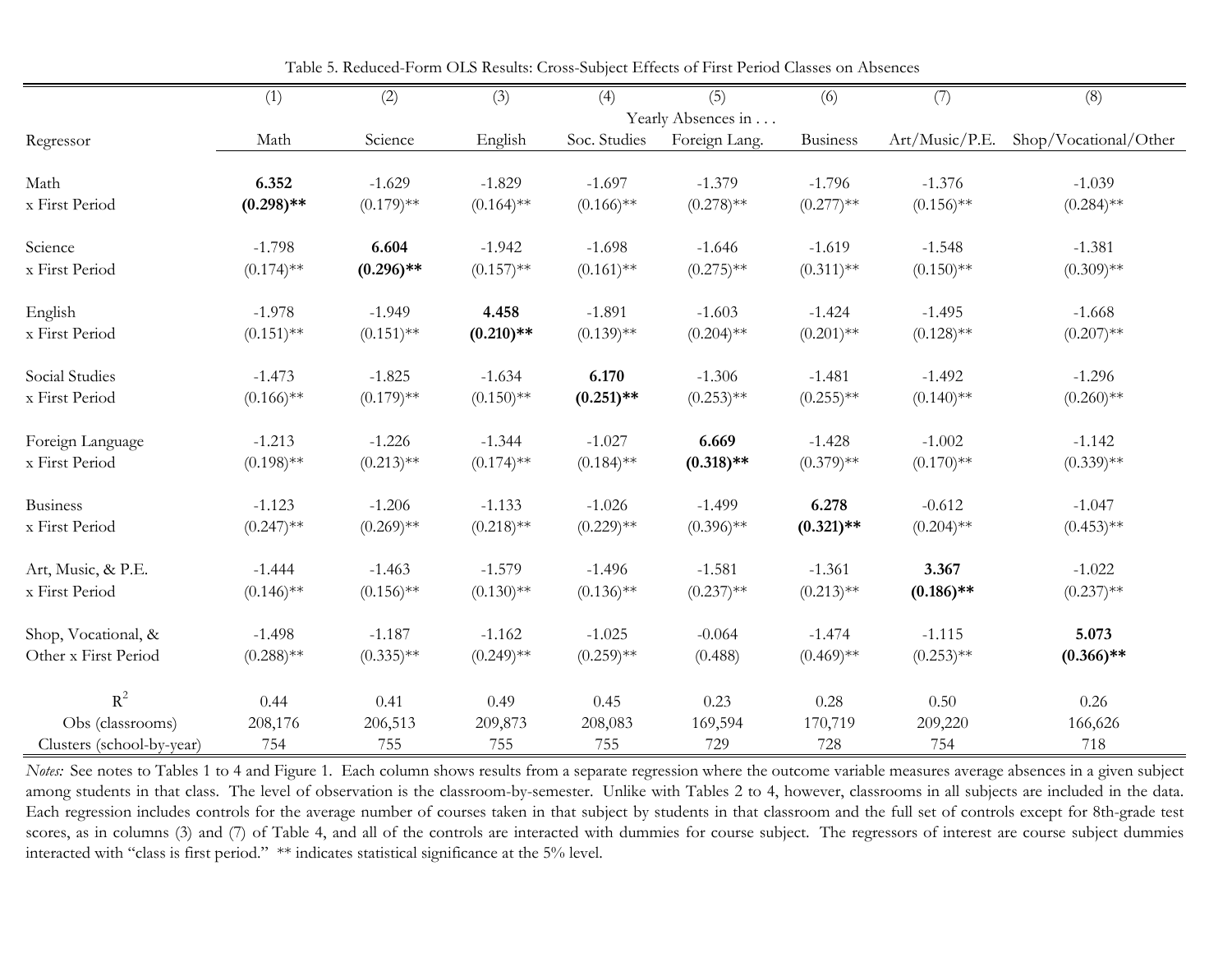|                           | (1)          | (2)          | (3)          | (4)          | (5)                            | (6)             | (7)            | (8)                   |
|---------------------------|--------------|--------------|--------------|--------------|--------------------------------|-----------------|----------------|-----------------------|
|                           |              |              |              |              | Yearly Average Course Grade in |                 |                |                       |
| Regressor                 | Math         | Science      | English      | Soc. Studies | Foreign Lang.                  | <b>Business</b> | Art/Music/P.E. | Shop/Vocational/Other |
| Math                      | $-0.122$     | 0.019        | 0.033        | 0.026        | 0.034                          | 0.040           | 0.043          | 0.044                 |
| x First Period            | $(0.008)$ ** | $(0.008)$ ** | $(0.007)$ ** | $(0.008)$ ** | $(0.012)$ **                   | $(0.012)$ **    | $(0.007)$ **   | $(0.014)$ **          |
| Science                   | 0.035        | $-0.134$     | 0.047        | 0.045        | 0.039                          | 0.065           | 0.055          | 0.019                 |
| x First Period            | $(0.007)$ ** | $(0.008)$ ** | $(0.007)$ ** | $(0.008)$ ** | $(0.013)$ **                   | $(0.015)$ **    | $(0.008)$ **   | (0.015)               |
| English                   | 0.040        | 0.044        | $-0.094$     | 0.056        | 0.044                          | 0.032           | 0.051          | 0.051                 |
| x First Period            | $(0.006)$ ** | $(0.006)$ ** | $(0.007)$ ** | $(0.006)$ ** | $(0.010)$ **                   | $(0.011)$ **    | $(0.006)$ **   | $(0.011)$ **          |
| Social Studies            | 0.019        | 0.025        | 0.031        | $-0.146$     | 0.022                          | 0.035           | 0.053          | 0.047                 |
| x First Period            | $(0.007)$ ** | $(0.007)$ ** | $(0.006)$ ** | $(0.008)$ ** | $(0.012)*$                     | $(0.013)$ **    | $(0.007)$ **   | $(0.014)$ **          |
| Foreign Language          | 0.023        | 0.013        | 0.042        | 0.029        | $-0.167$                       | 0.074           | 0.031          | 0.033                 |
| x First Period            | $(0.009)$ ** | (0.010)      | $(0.009)$ ** | $(0.010)$ ** | $(0.011)$ **                   | $(0.020)$ **    | $(0.010)$ **   | $(0.020)*$            |
| <b>Business</b>           | $-0.001$     | 0.018        | 0.013        | 0.007        | 0.034                          | $-0.164$        | 0.025          | 0.002                 |
| x First Period            | (0.011)      | (0.013)      | (0.009)      | (0.010)      | $(0.019)*$                     | $(0.013)$ **    | $(0.010)$ **   | (0.025)               |
| Art, Music, & P.E.        | 0.034        | 0.030        | 0.042        | 0.038        | 0.040                          | 0.043           | $-0.114$       | 0.022                 |
| x First Period            | $(0.006)$ ** | $(0.006)$ ** | $(0.005)$ ** | $(0.006)$ ** | $(0.011)$ **                   | $(0.011)$ **    | $(0.006)$ **   | $(0.011)$ **          |
| Shop, Vocational, &       | 0.025        | 0.012        | 0.014        | 0.017        | $-0.019$                       | 0.015           | 0.052          | $-0.155$              |
| Other x First Period      | $(0.011)$ ** | (0.013)      | (0.009)      | (0.011)      | (0.021)                        | (0.023)         | $(0.011)$ **   | $(0.011)$ **          |
| $R^2$                     | 0.38         | 0.36         | 0.45         | 0.42         | 0.28                           | 0.29            | 0.55           | 0.25                  |
| Obs (classrooms)          | 208,176      | 206,513      | 209,873      | 208,083      | 169,594                        | 170,719         | 209,220        | 166,626               |
| Clusters (school-by-year) | 754          | 755          | 755          | 755          | 729                            | 728             | 754            | 718                   |

Table 6. Reduced-Form OLS Results: Cross-Subject Effects of First Period Classes on Grades

*Notes*: See notes to Tables 1 to 5 and Figure 1. Specifications are the same as in Table 5, but with course grades rather than course absences as the dependent variables. \*\* and \* indicate 5% and 10% significance, respectively.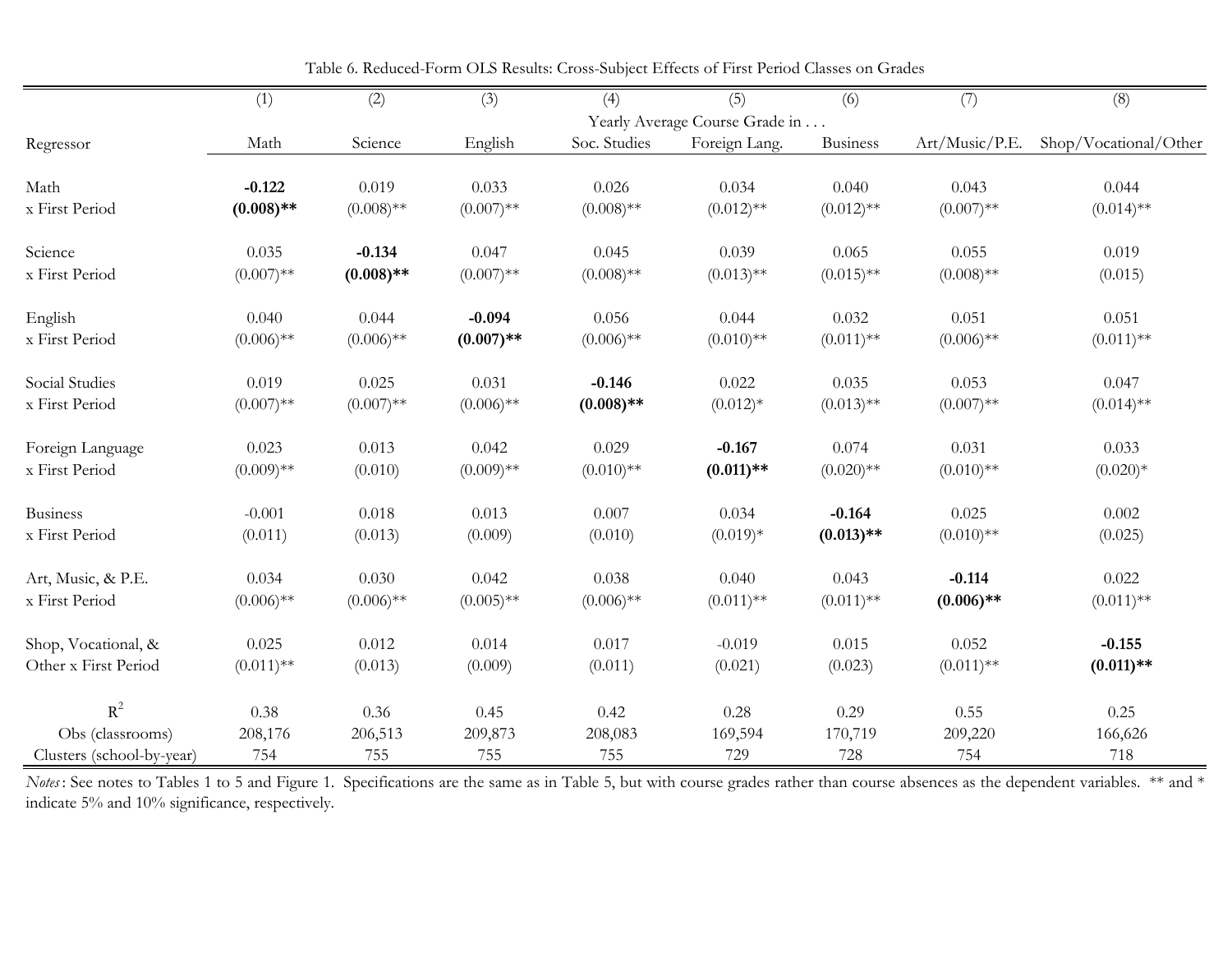|                           | (1)          | (2)                                         | (3)                      | (4)          |
|---------------------------|--------------|---------------------------------------------|--------------------------|--------------|
|                           |              | Dependent Variable is Change in Classroom's |                          |              |
|                           |              | Average Z-Score from Fall-to-Spring         |                          |              |
|                           | Math         | Science                                     | Reading                  | English      |
| Regressor                 | (Difference) | (Difference)                                | (Difference)             | (Difference) |
|                           |              |                                             |                          |              |
| Math<br>x First Period    | $-0.027$     | $-0.038$                                    | $-0.059$<br>$(0.023)$ ** | 0.009        |
|                           | (0.019)      | (0.023)                                     |                          | (0.020)      |
| Science                   | $-0.028$     | 0.013                                       | $-0.022$                 | $-0.033$     |
| x First Period            | (0.021)      | (0.023)                                     | (0.025)                  | (0.024)      |
| English                   | $-0.029$     | 0.032                                       | $-0.023$                 | 0.006        |
| x First Period            | (0.019)      | (0.020)                                     | (0.022)                  | (0.021)      |
| Social Studies            | $-0.016$     | $-0.010$                                    | 0.017                    | $-0.019$     |
| x First Period            | (0.023)      | (0.024)                                     | (0.024)                  | (0.020)      |
| Foreign Language          | $-0.011$     | $-0.002$                                    | $-0.033$                 | $-0.035$     |
| x First Period            | (0.020)      | (0.022)                                     | (0.020)                  | $(0.020)*$   |
| <b>Business</b>           | 0.010        | $-0.007$                                    | 0.026                    | 0.011        |
| x First Period            | (0.038)      | (0.037)                                     | (0.037)                  | (0.037)      |
| Art, Music, & P.E.        | 0.050        | 0.014                                       | 0.044                    | 0.033        |
| x First Period            | $(0.024)$ ** | (0.023)                                     | $(0.020)$ **             | (0.022)      |
| Shop, Vocational, &       | $-0.046$     | $-0.047$                                    | $-0.073$                 | $-0.056$     |
| Other x First Period      | (0.031)      | (0.034)                                     | $(0.035)$ **             | $(0.033)*$   |
| $R^2$                     | 0.07         | 0.06                                        | 0.07                     | 0.07         |
| Obs (classrooms)          | 33,415       | 33,380                                      | 33,388                   | 33,414       |
| Clusters (school-by-year) | 229          | 229                                         | 229                      | 229          |

# Table 7. Reduced-Form OLS Results: Cross-Subject Effects of First Period Classes on Test Score Growth

*Notes* : See notes to Tables 1 to 6 and Figure 1. Specifications are the same as in Tables 5 and 6, but with change in test scores as the dependent variables and the controls for the average number of classes taken in that subject replaced with the fraction with non-missing test scores and the fractions taking each type of test. \*\* and \* indicate 5% and 10% significance, respectively.